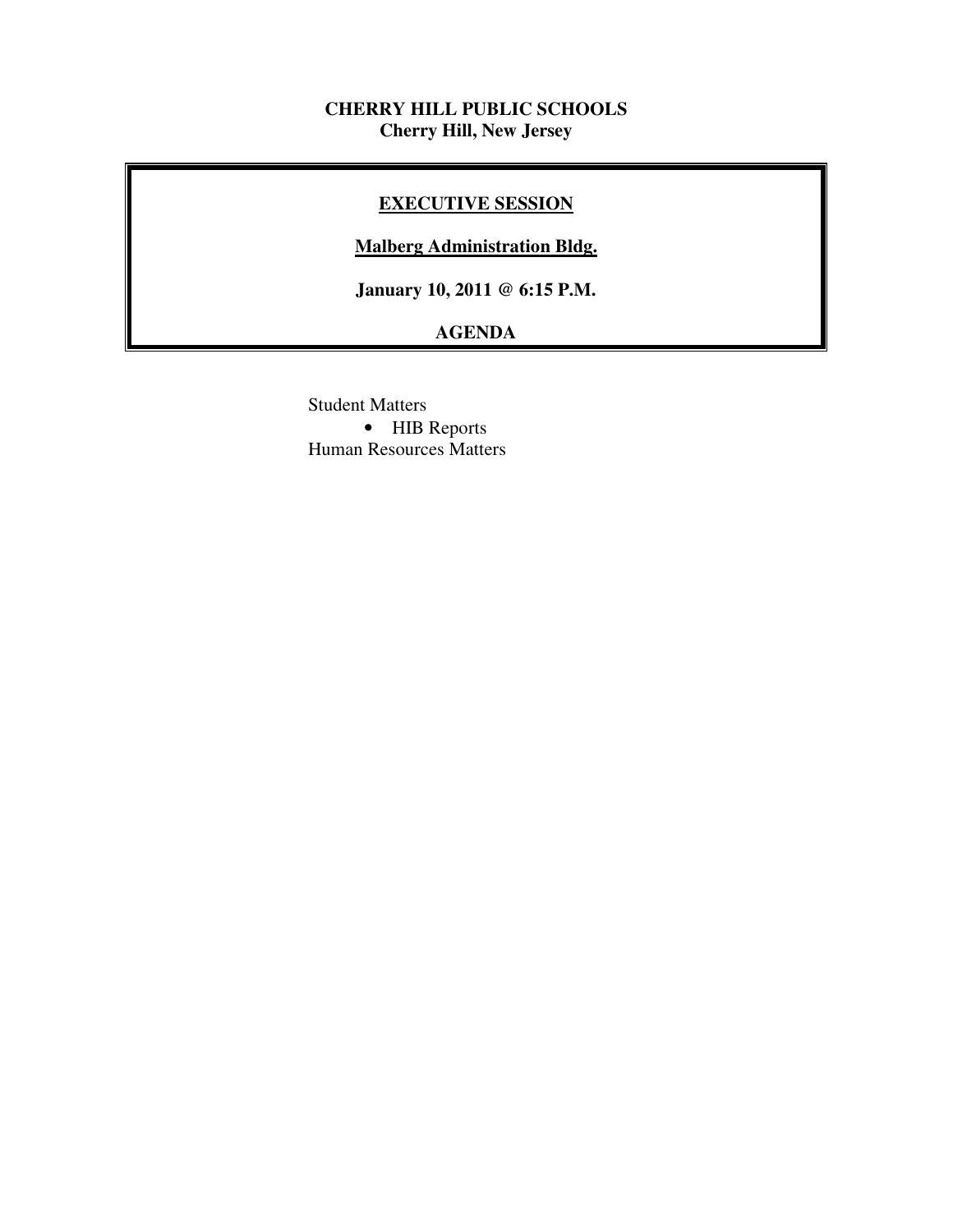#### CHERRY HILL PUBLIC SCHOOLS Cherry Hill, New Jersey

# **SPECIAL ACTION AGENDA**

 Malberg Administration Building – Board Room January 10, 2012 7:00 PM

Meeting called to order by -\_\_\_\_\_\_\_\_\_\_\_\_\_\_\_\_\_\_\_\_\_\_\_\_\_\_

#### **ROLL CALL**

 Mr. Seth Klukoff, President Mrs. Kathy Judge, Vice President Mrs. Sherrie Cohen Mr. Eric Goodwin Mrs. Colleen Horiates Mrs. Carol Matlack Mr. Steven Robbins Mr. Elliott Roth Mr. Wayne Tarken

#### *Student Representatives to the Board of Education*

Jackie Susuni, H.S. East Lily Campbell, H.S. East Alternate

*Wendy Cheng, H.S. West Lily Campbell, H.S. East Alternate Jeremy Rotblat, H.S. West Alternate* 

 *Dr. Maureen Reusche, Superintendent Mr. James Devereaux, Assistant Superintendent, Business/Board Secretary Dr. Lawyer Chapman, Assistant Superintendent, Pre-K – 12 Dr. Marianne W. Gaffney, Assistant Superintendent, Curriculum & Instruction Ms. Nancy Adrian, Director of Human Resources Mr. Donald Bart, Director of Support Operations Mrs. Susan Bastnagel, Public Information Officer* 

 *Mr. Paul Green – Board Solicitor* 

#### *Presentation*

 • *QSAC District Performance Review -.Dr. Reusche Public Discussion (up to three minutes per person) Action Agenda*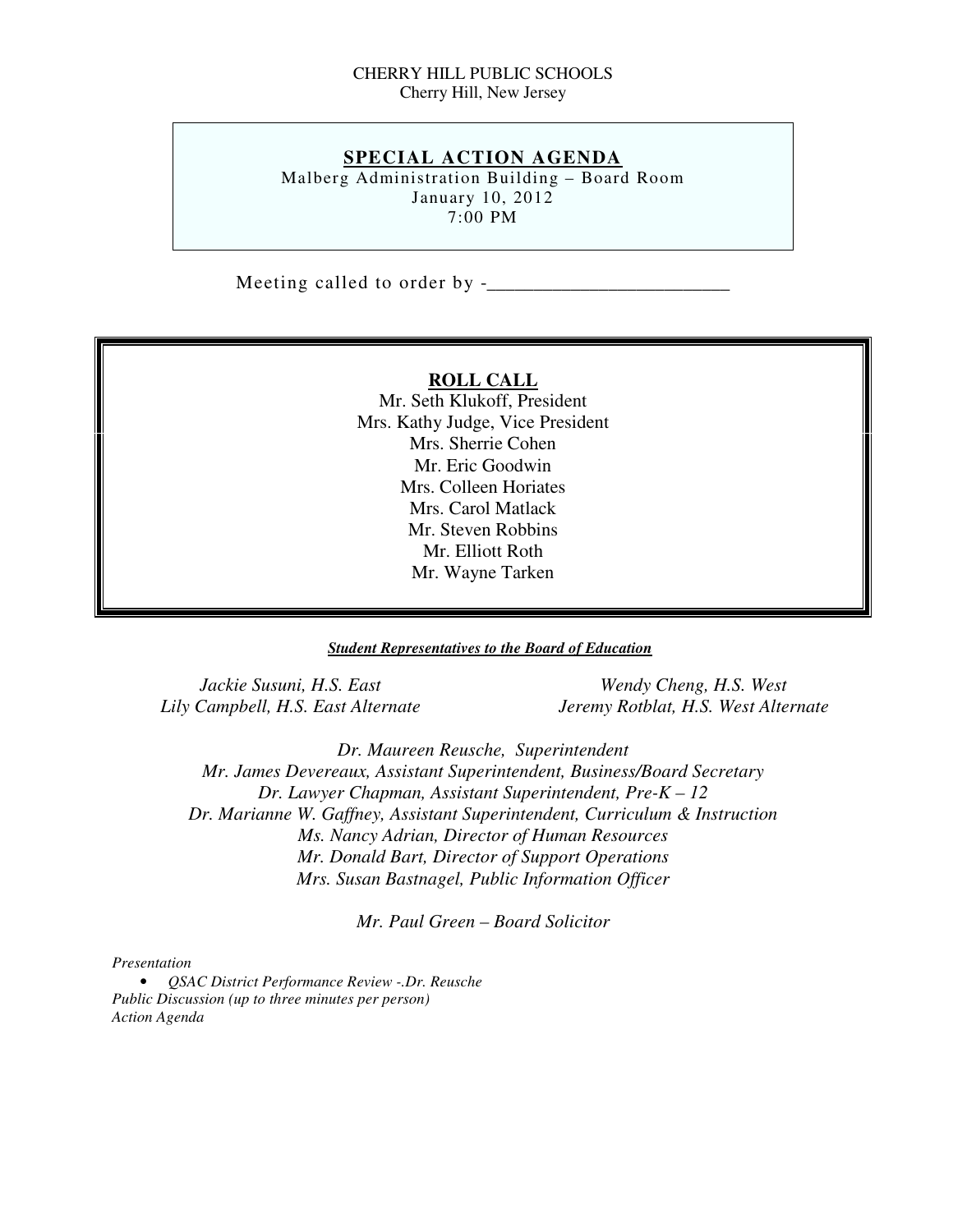### **SPECIAL ACTION AGENDA**

#### **January 10, 2012**

#### **Board of Education Committees:**

#### **Curriculum & Instruction Committee Members (yellow)**

Chairperson: Eric Goodwin

Administrative Liaison: Marianne Gaffney

Committee Members: Sherrie Cohen, Colleen Horiates, Carol Matlack

#### **Business & Facilities Committee Members (blue)**

Chairperson: Steve Robbins

Administrative Liaison: James Devereaux

Committee Members: Kathy Judge, Elliott Roth, Wayne Tarken

#### **Negotiations, Human Resources & Litigation Committee Members (pink)**

Chairperson: Sherrie Cohen

Administrative Liaison: Nancy Adrian

Committee Members: Kathy Judge, Colleen Horiates, Carol Matlack

#### **Policy & Legislation Committee Members (green)**

Chairperson: Kathy Judge

Administrative Liaison: Maureen Reusche

Committee Members: Sherrie Cohen, Eric Goodwin, Carol Matlack

#### **Strategic Planning**

Chairperson: Elliott Roth

Administrative Liaison: James Devereaux

Seth Klukoff, Steve Robbins, Wayne Tarken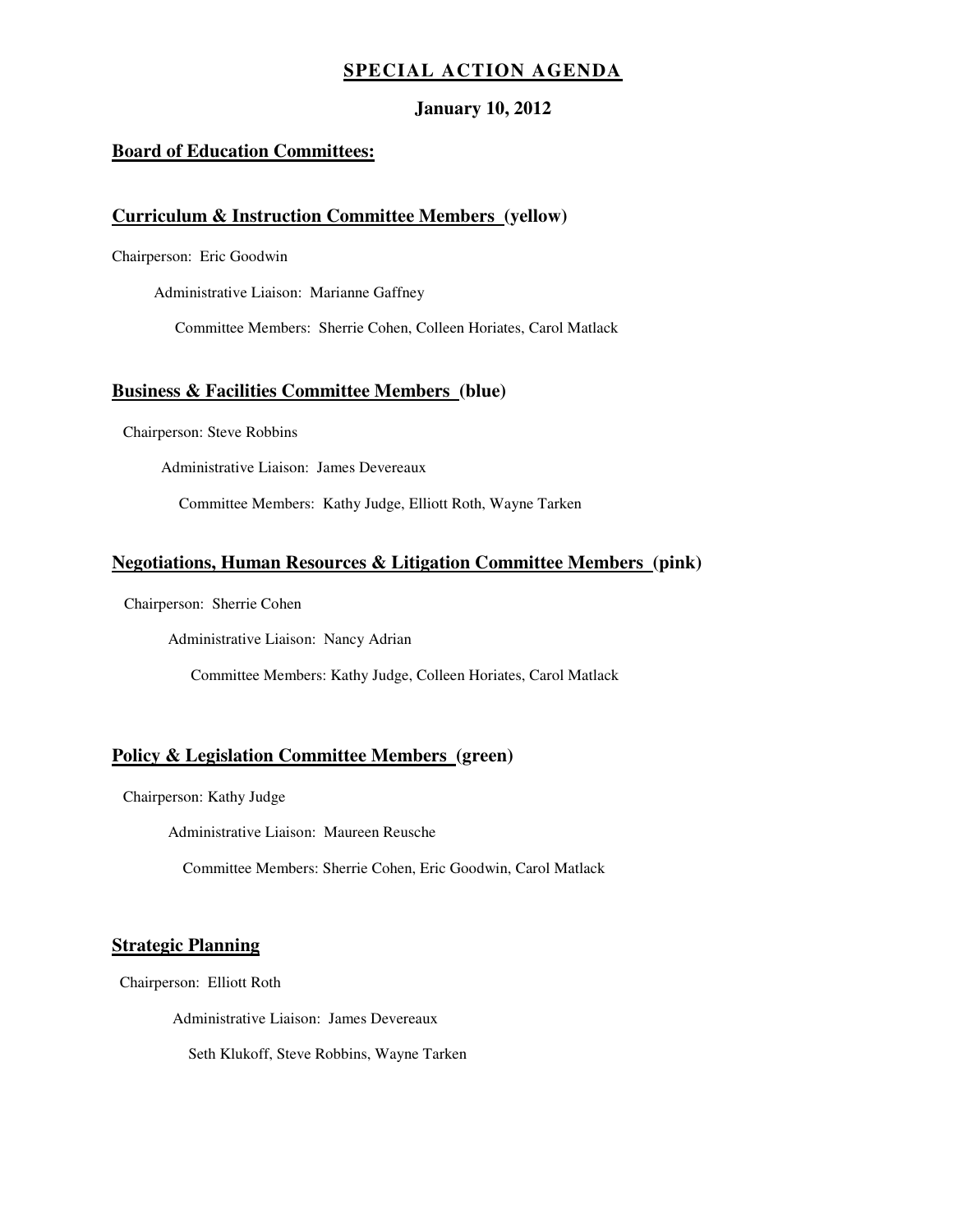### **A. CURRICULUM & INSTRUCTION**

 *Long Range Plan Goals:* 

- *"Establish for students, high academic, social and moral standards which reflect the attributes of a responsible, well-rounded and contributing member of society."*
- *"Design all aspects of curriculum to ensure all students are provided with opportunities to meet or exceed high academic standards."*
- *"Design curriculum that ensures all students acquire the knowledge, skills and behavior necessary to prepare them for higher education and/or the workplace now and in the future."*

 **NO ITEMS**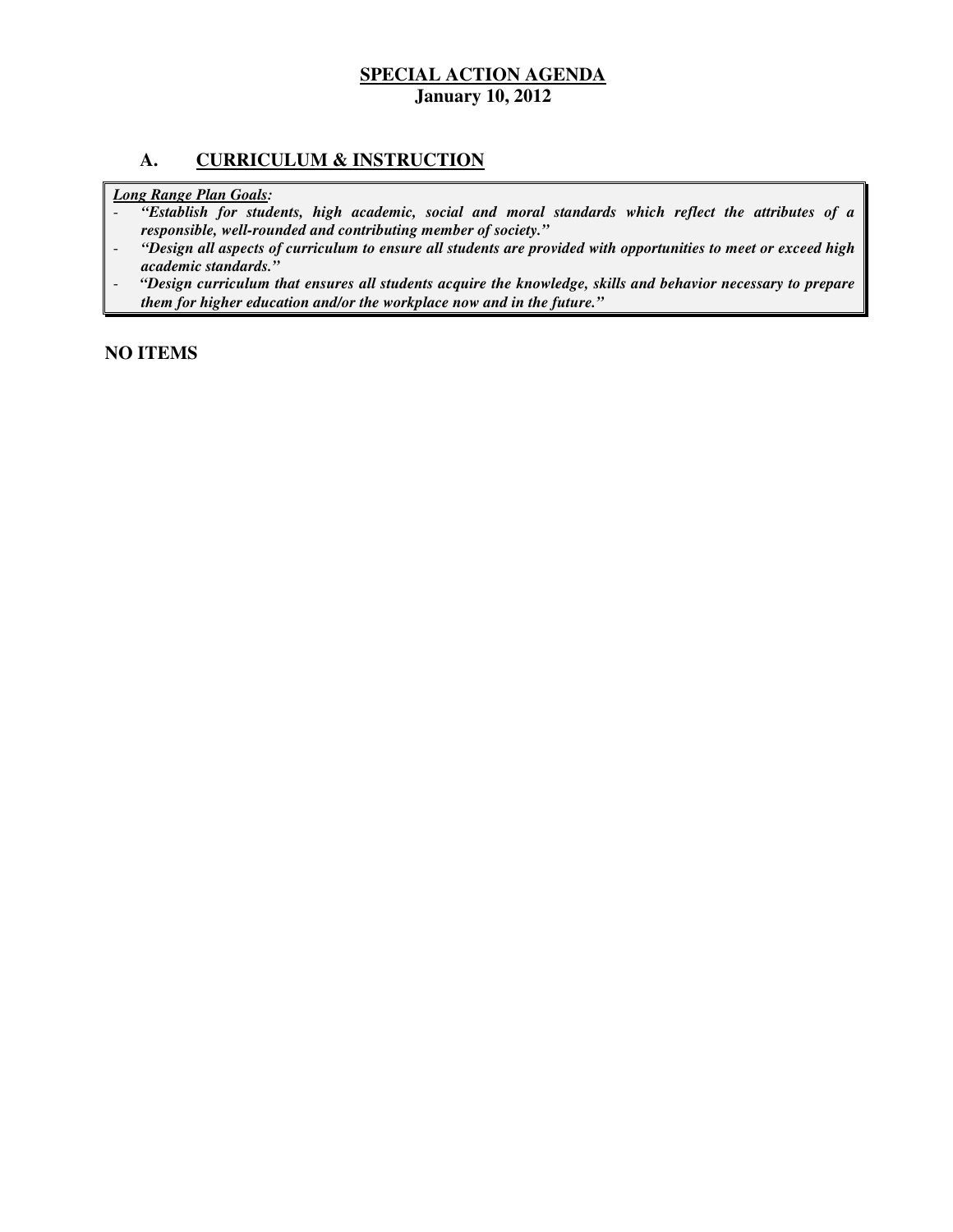# **B. BUSINESS AND FACILITIES**

#### *Long Range Plan Goals*

- *"Provide a clean, healthy, safe, and secure physical environment for all students and staff."*
- *all school district facilities."*  ● *"Consistently allocate the funds necessary for systematically maintaining, upgrading, and repairing*

# *The Superintendent recommends the following:*

 *1. Approval of Bill List* 

#### **ITEM 1. FINANCIAL REPORTS**

# **APPROVAL OF BILL LIST**

 \$1,275,914.71 be approved as submitted. It is recommended that the Bill List dated, January 10, 2012 in the amount of

| Motion: | Second: | ote: |  |
|---------|---------|------|--|
|---------|---------|------|--|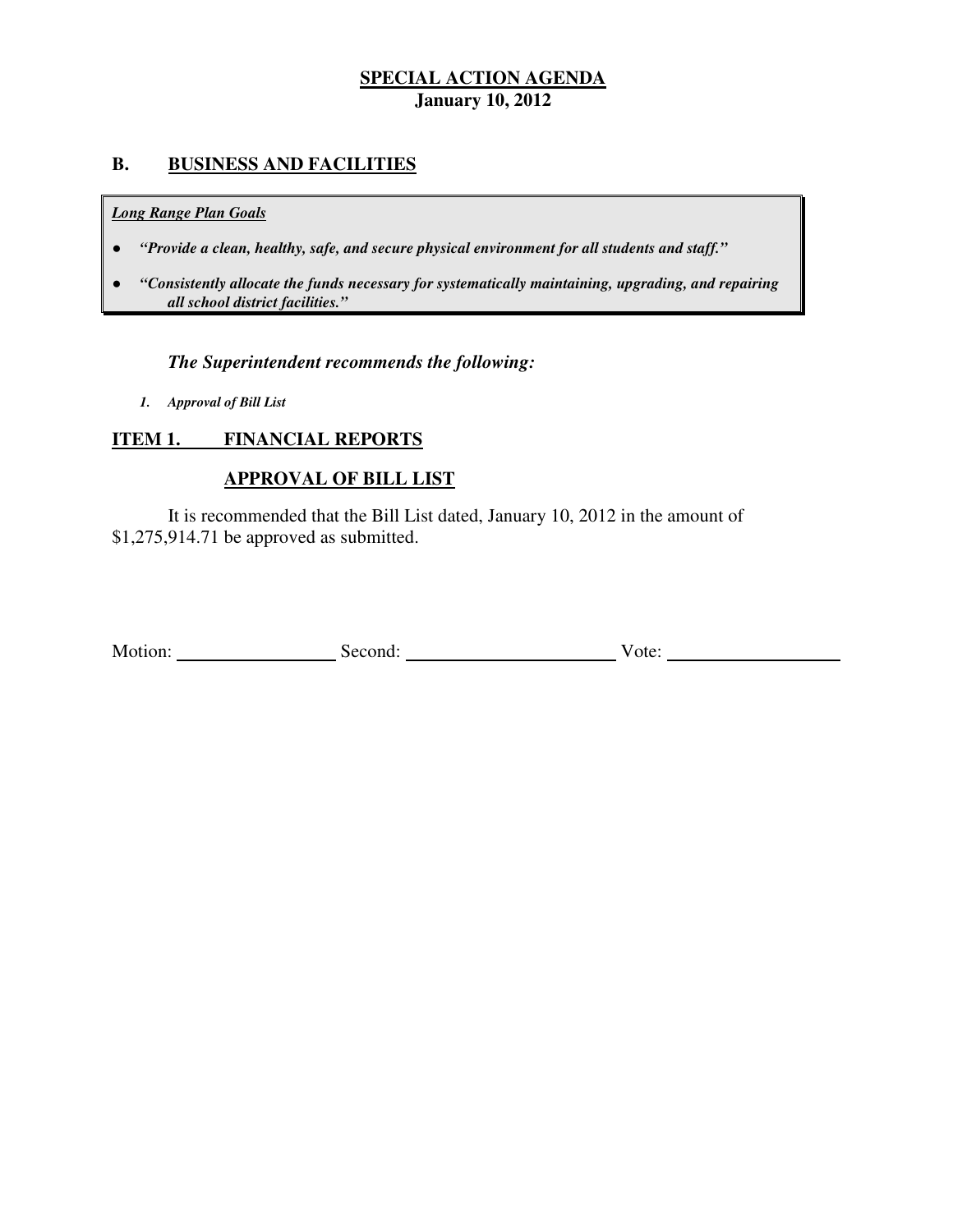# **C. HUMAN RESOURCES/NEGOTIATONS**

 *Long Range Plan Goal:* 

**•** "Optimize Human Resource function to meet changing instructional and  *organizational program requirements."* 

The Superintendent recommends the following:

- 1. 1. Termination of Employment-Non-Certificated
- $2.$ 2. Appointments—Certificated
- $3.$ 3. Appointments—Non-Certificated

# **ITEM 1. TERMINATION OF EMPLOYMENT-NON-CERTIFICATED**

(a) Resignations

# **RECOMMENDATION:**

 It is recommended that the following resignation be accepted on the date listed for the reason indicated:

| <b>Name</b>      | <b>Assignment</b>               | <b>Effective Date</b> | Reason     |
|------------------|---------------------------------|-----------------------|------------|
| Jacquelyn Rocks  | <b>Administrative Assistant</b> | 5/1/2012              | Retirement |
| Ricardo DelValle | District Engineer               | 2/1/2012              | Retirement |

# **ITEM 2. APPOINTMENTS—CERTIFICATED**

(a) Regular

# **RECOMMENDATION:**

 It is recommended that the persons listed be appointed to the positions indicated for the 2011-12 school year in accord with the data presented:

| Name                   | Assignment                                                                                                                      | <b>Effective Date</b>                      | Salary                                  |
|------------------------|---------------------------------------------------------------------------------------------------------------------------------|--------------------------------------------|-----------------------------------------|
| <b>Thomas</b><br>Kelly | Carusi-Math (Long term substitute<br>for resignation of D. Sloane-budget<br>#11-130-100-101-45-0100)                            | 1/03/12-6/30/12                            | $$52,953$ prorated<br>(Masters-step 7)  |
| Jacqueline<br>Trakimas | <b>CHHS East-Mathematics (Long</b><br>term substitute for K. O'Neill on leave<br>of absence-budget #11-140-100-101-<br>50-0100) | $9/01/11 - 2/24/12$<br>(contract extended) | $$94,069$ prorated<br>(Masters-step 17) |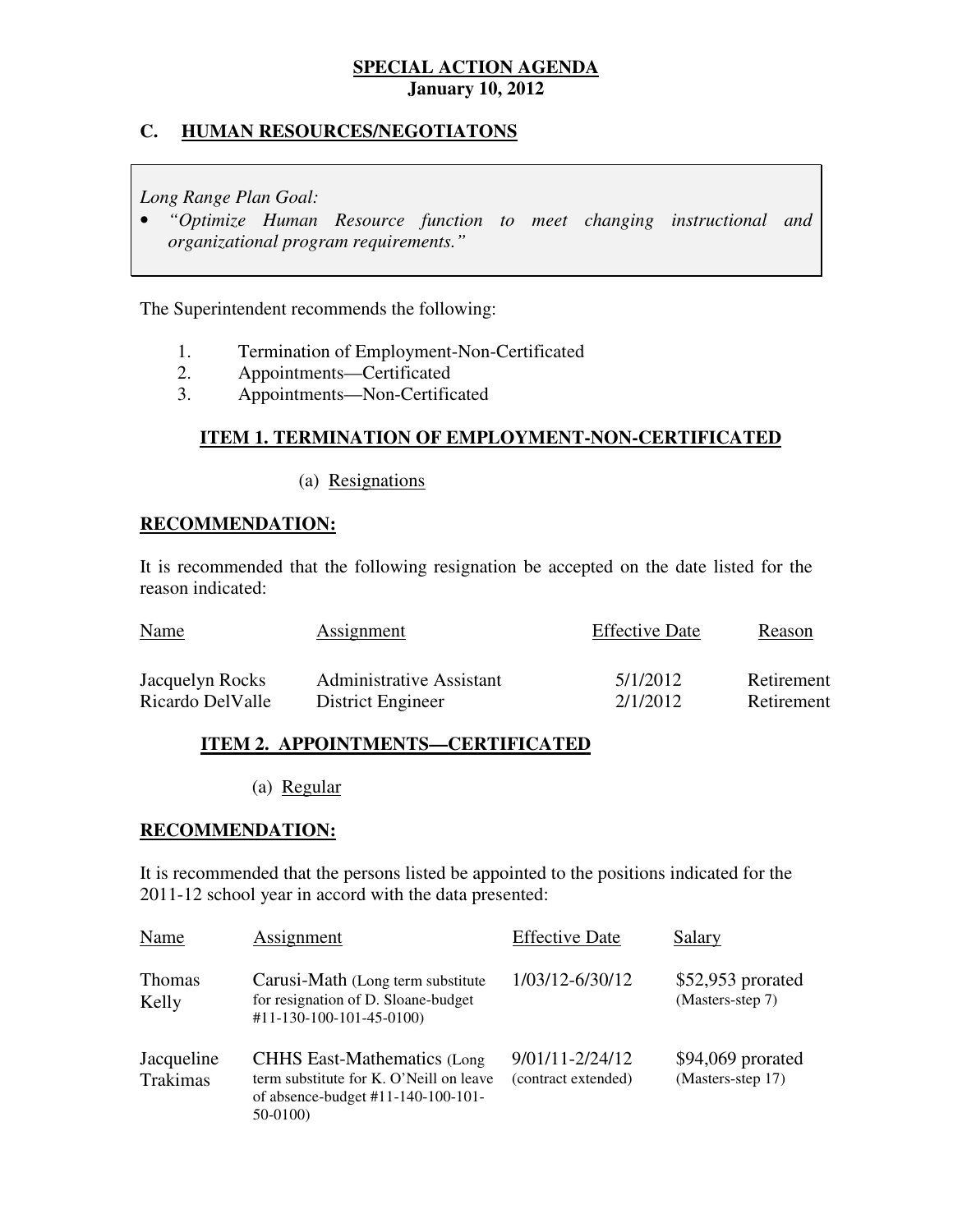# **C. HUMAN RESOURCES/NEGOTIATONS**

# **ITEM 2. APPOINTMENTS—CERTIFICATED** - continued

# (b) Substitute Teachers/Nurses

# **RECOMMENDATION:**

 It is recommended that the persons listed be approved as substitute teachers/nurses for the 2011-12 school year effective 1/11/12-6/30/12. Monies budgeted from account #11-120 100-101-98-0150/11-130-100-101-98-0150/11-140-100-101-98-0150.

| Name                             | Name                     | Name                                  | Name                              |
|----------------------------------|--------------------------|---------------------------------------|-----------------------------------|
| Jackie Trakimas<br>Alex DeFlavix | Jacob Loew<br>Amy Miller | Samantha Albert<br>Virginia Balmforth | <b>Scott Freeman</b><br>Paul Boye |
| Danielle Douglas                 | Carole McHale            | Erin Schaffer                         | Jennifer Delaney                  |
| Eric Mathiesen                   | Kathleen Smith           | Kimberly Longo                        | Syndi Beatt                       |
| Stephen Scanlon                  | Jeffrey Sievert          | Benjamin Nusbaum-<br>Kieserman        |                                   |

# **ITEM 3. APPOINTMENTS—NON-CERTIFICATED**

(a) Substitute Educational Assistant/Secretary

# **RECOMMENDATION:**

 It is recommended that the persons listed be approved as substitute educational assistants/secretaries for the 2011-12 school year effective 1/11/12-6/30/12 (unless otherwise indicated). Monies budgeted from account #11-190-100-106-98-0150.

| Name                       | Name                                                              | Name          | Name                                     |
|----------------------------|-------------------------------------------------------------------|---------------|------------------------------------------|
| Alex DeFlavix<br>Paul Boye | Jennifer Delaney<br>Benjamin Nusbaum- Eric Mathiesen<br>Kieserman | Erin Schaffer | Danielle Douglas<br><b>Scott Freeman</b> |

| Motion | Second | ்பட |
|--------|--------|-----|
|        |        |     |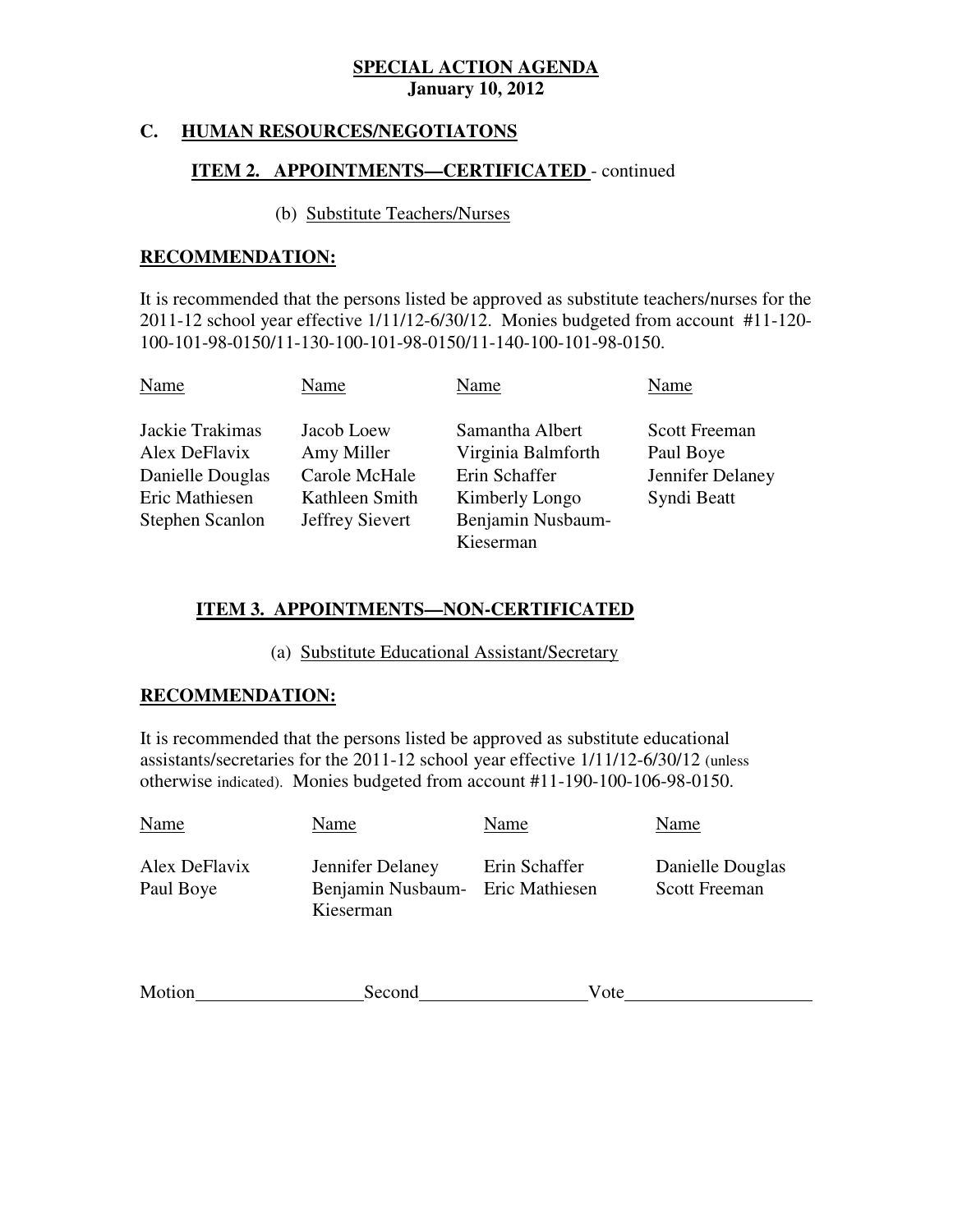# **D. POLICIES & LEGISLATION COMMITTEE**

# *Long Range Plan Goals:*

 *"Board of Education members, administrators, teachers, parents and the community work together to ensure all students are provided with academic, social and emotional support necessary to create optimal conditions for high achievement, continued growth and personal development."* 

The Superintendent recommends the following:

1. Approval of QSAC District Performance Review Resolution

# **ITEM 1. NJQSAC DISTRICT PERFORMANCE REVIEW RESOLUTION**

 WHEREAS, the Cherry Hill Board of Education and its Chief School Administrator have reviewed the District's New Jersey Quality Single Accountability Continuum District Performance Review and have determined that all items of the District Performance Review have been satisfactorily completed in accordance with applicable requirements;

NOW, THEREFORE, BE IT

 RESOLVED, that the Board of Education hereby affirms the accuracy of the School District's District Performance Review.

Motion Second Vote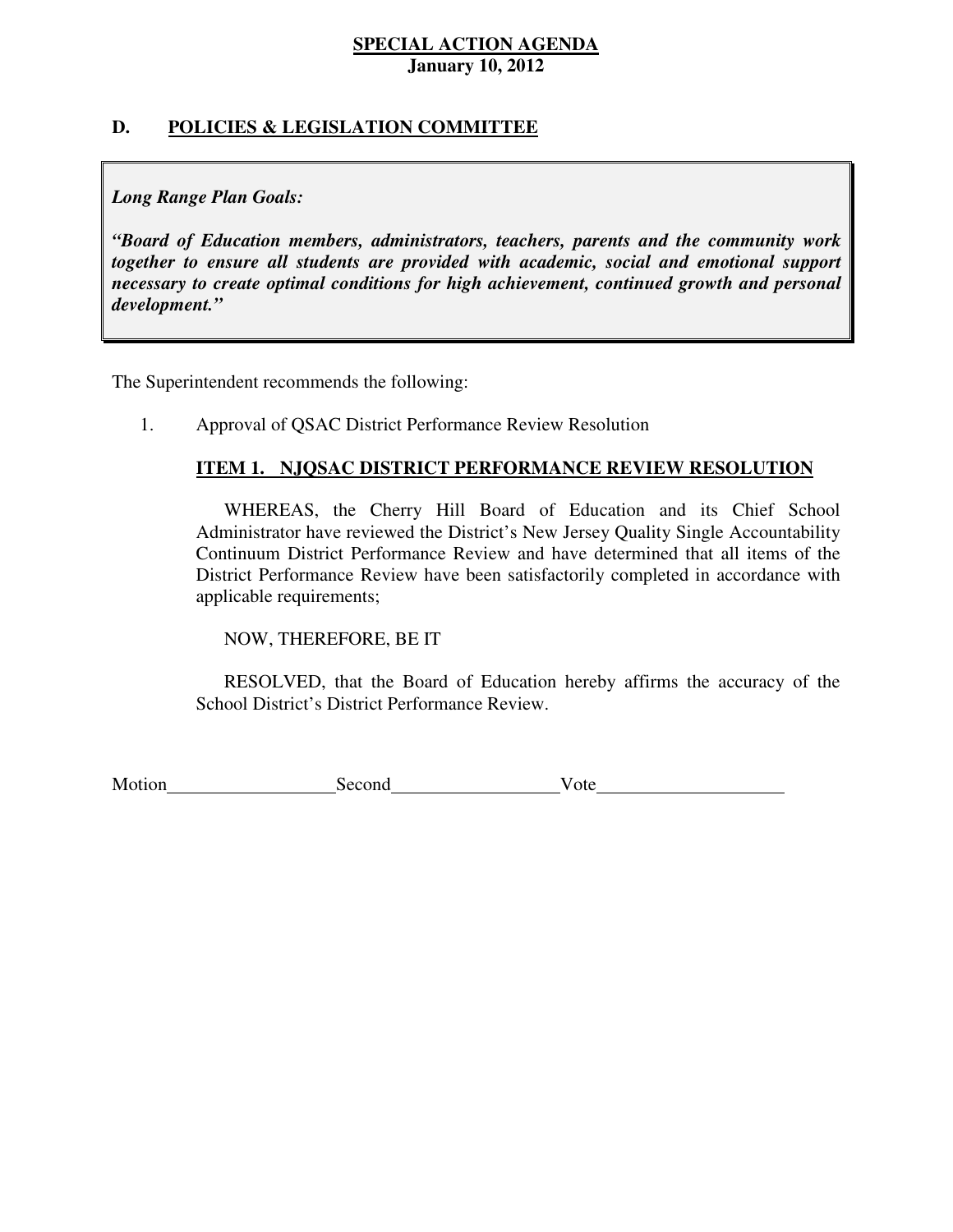# **E. STRATEGIC PLANNING COMMITTEE**

 **NO ITEMS**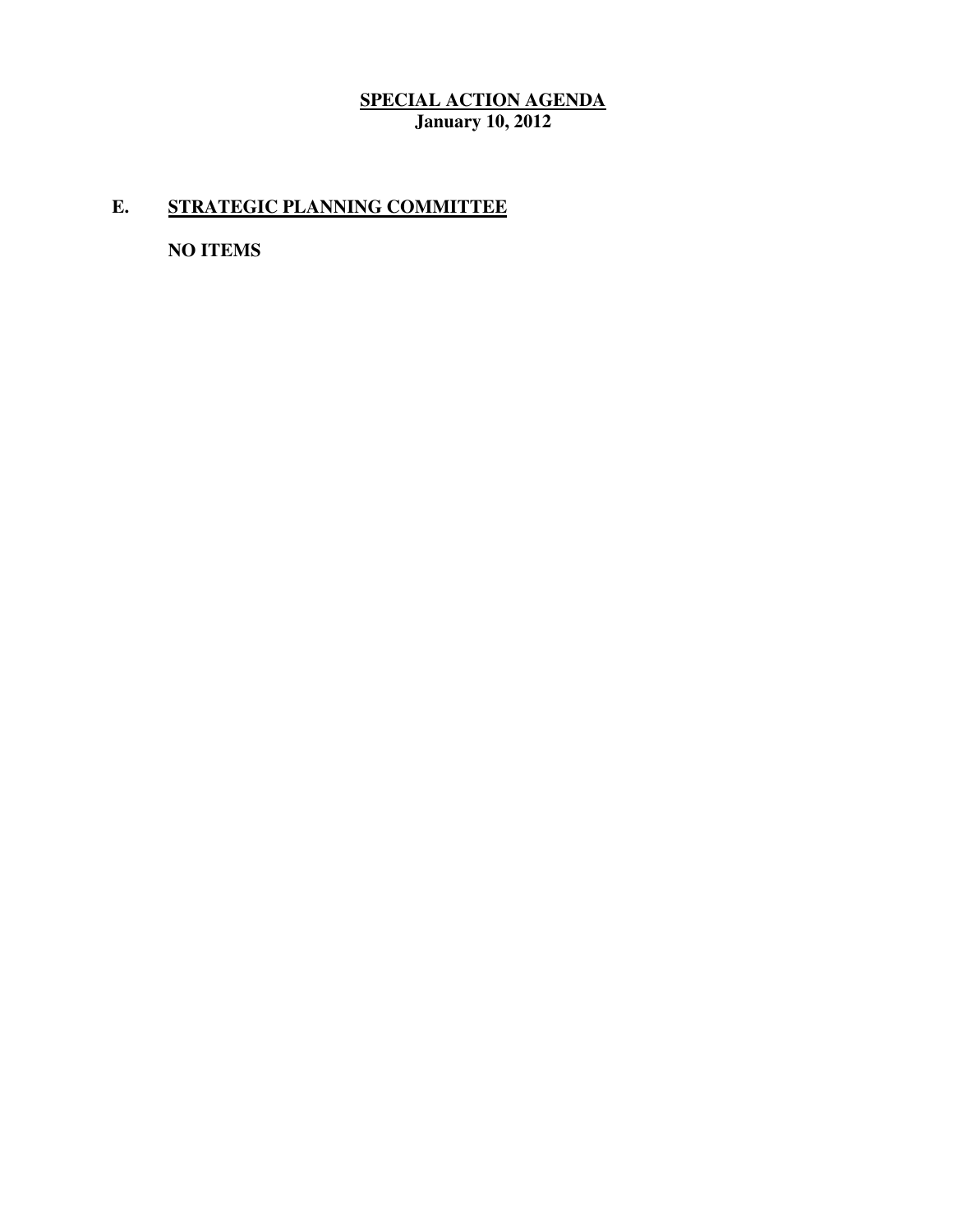# memorandum

# **Date: January 5, 2012**

**To:** Members, Board of Education

**From:** Dr. Maureen Reusche, Superintendent

# **AGENDA**

#### **EXECUTIVE SESSION 6:15 PM**

 **Board Member Year Book Photos -** *Immediately following Executive Session*   **SPECIAL ACTION MEETING—7:00 PM BOARD WORK SESSION—Immediately following Special Action January 10, 2012 Malberg Board Room** 

# **BOARD OF EDUCATION COMMITTEES**

#### **Curriculum & Instruction Committee Members (yellow)**  Chairperson: Eric Goodwin Administrative Liaison: Marianne W. Gaffney Committee Members: Sherrie Cohen, Colleen Horiates, Carol Matlack

#### **Business & Facilities Committee Members (blue)**

 Chairperson: Steven Robbins Administrative Liaison: James Devereaux Committee Members: Kathy Judge, Elliott Roth, Wayne Tarken

 **Negotiations, Human Resources & Litigation Committee Members (pink)**  Chairperson: Sherrie Cohen Administrative Liaison: Nancy Adrian Committee Members: Colleen Horiates, Kathy Judge, Carol Matlack

# **Policy & Legislation Committee Members (green)**

 Chairperson: Kathy Judge Administrative Liaison: Maureen Reusche Committee Members: Sherrie Cohen, Eric Goodwin, Carol Matlack

#### **Strategic Planning**

 Chairperson: Elliott Roth Administrative Liaison: James Devereaux Committee Members: Seth Klukoff, Steve Robbins, Wayne Tarken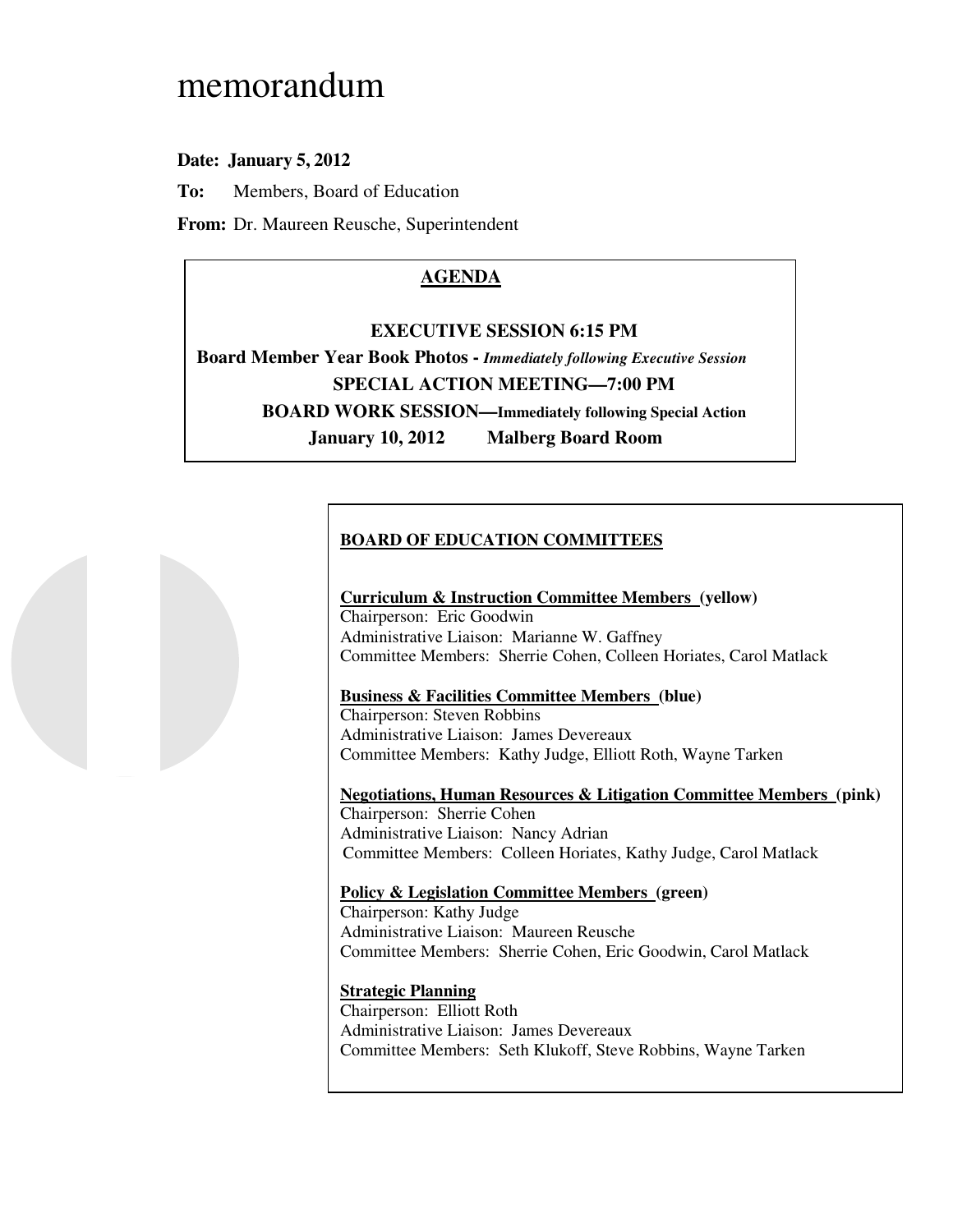# **January 10, 2012**

# **PRESENTATIONS**

# **BOARD WORK SESSION**

• First Public Discussion (Agenda Items -up to three minutes per person)

# **NEW BUSINESS**

• Second Public Discussion (up to three minutes per person)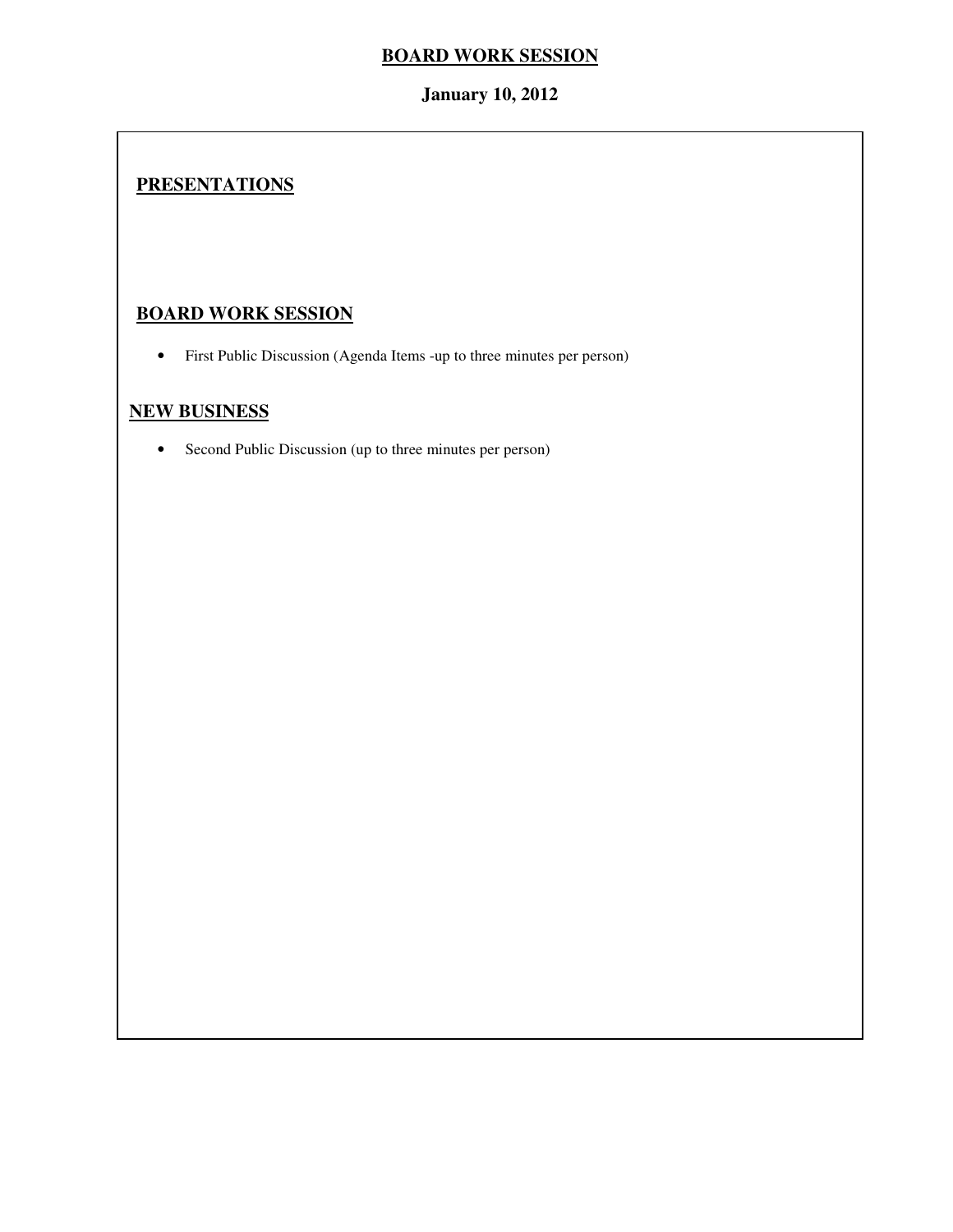# **A. CURRICULUM & INSTRUCTION**

#### *Long Range Plan Goals:*

- \_ *"Establish for students, high academic, social and moral standards which reflect the attributes of a responsible, well-rounded and contributing member of society."*
- \_ *"Design all aspects of curriculum to ensure all students are provided with opportunities to meet or exceed high academic standards."*
- \_ *"Design curriculum that ensures all students acquire the knowledge, skills and behavior necessary to prepare them for higher education and/or the workplace now and in the future."*

The Superintendent recommends the following:

- **1.** Approval of Attendance at Conferences and Workshops
- **2.** Approval of Resolution of Services
- **3.** Approval of Out of District Tuition Contracts

#### **ITEM 1. APPROVAL OF ATTENDANCE AT CONFERENCES AND WORKSHOPS**

 **WHEREAS**, certain Cherry Hill School District employees have requested authorization to attend the conference(s)/workshop(s) listed below, and

 **WHEREAS**, the attendance of each employee at the specified conference/workshop is educationally necessary, fiscally prudent and 1) directly related to and within the scope of the employee's current responsibilities and the District's professional development plan, and 2) critical to the instructional needs of the District or furthers the efficient operation of the District;

 **NOW, THEREFORE, BE IT RESOLVED**, that the Cherry Hill Board of Education authorizes the attendance of the employees at the specified conferences/workshops listed below, and be it

 **FURTHER RESOLVED**, that the Board hereby determines that the estimated expenses related to the authorized travel listed below are justified and therefore authorizes payment of any registration fees and reimbursement of statutorily authorized travel expenditures to the designated employees, not to exceed District budgetary limitations and to be in accordance with the provisions of *N.J.S.A.* 18A:11-12, the District's travel policy and procedures, State travel payment guidelines established by the Department of Treasury in NJOMB circular letter 08-13 OMB, and with guidelines established by the federal Office of Management and Budget:

| #             | <b>NAME</b>                   | <b>CONFERENCE</b>                                            | <b>DATE</b>      | COST NOT TO<br><b>EXCEED</b>                                                         |
|---------------|-------------------------------|--------------------------------------------------------------|------------------|--------------------------------------------------------------------------------------|
| A             | Marta Audino<br>Central       | Personal Emergency<br>Interventions Train the<br>Trainer     | May 14-15, 2012  | BOE approved 9/26/11<br>\$318.14<br>Registration,<br>mileage, tolls<br>General funds |
| <sub>B</sub>  | Neil Burti<br>Alternative HS  | Personal Emergency<br>Interventions Train the<br>Trainer     | May 14-15, 2012  | BOE approved 9/26/11<br>\$275.00<br>Registration only<br>General funds               |
| $\mathcal{C}$ | Patricia Cara<br>Resurrection | Early Intervention<br>Strategies for Reading $\&$<br>Writing | February 6, 2012 | \$215.00<br>Registration only<br><b>NCLB</b> Title IIA                               |
| D             | Molly Webb<br>Resurrection    | Early Intervention<br>Strategies for Reading $\&$<br>Writing | February 6, 2012 | \$215.00<br>Registration only<br><b>NCLB</b> Title IIA                               |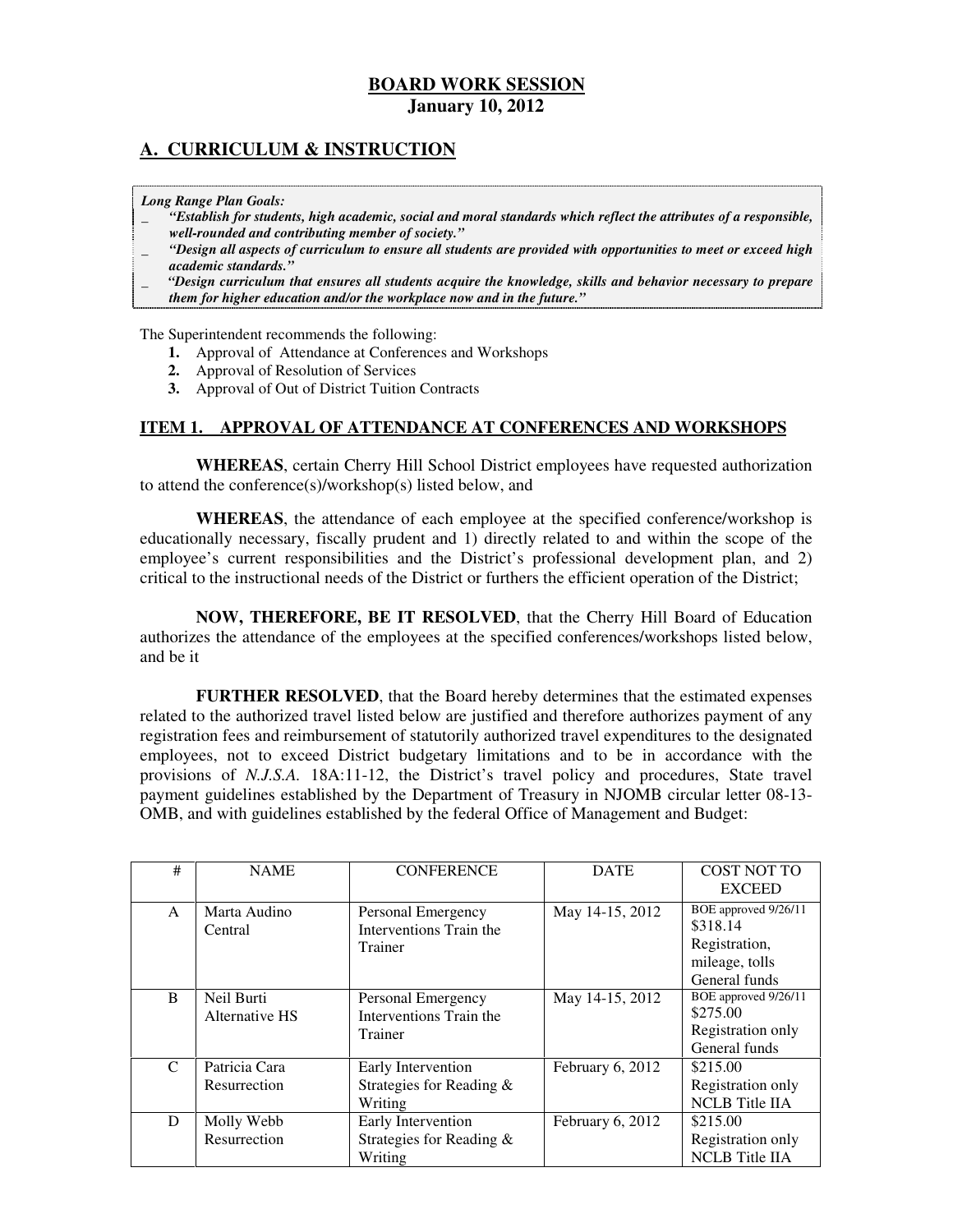# **A. CURRICULUM & INSTRUCTION**

### **ITEM 1. APPROVAL OF ATTENDANCE AT CONFERENCES AND WORKSHOPS (continued)**

| # | <b>NAME</b>      | <b>CONFERENCE</b>         | <b>DATE</b>           | <b>COST NOT TO</b>  |
|---|------------------|---------------------------|-----------------------|---------------------|
|   |                  |                           |                       | <b>EXCEED</b>       |
| E | Jennifer Carroll | NASP Annual Conference    | $21-24$ ,<br>February | \$269.00            |
|   | <b>CHHS</b> West |                           | 2012                  | Registration only   |
|   |                  |                           |                       | General funds       |
| F | James Riordan    | 2012 Statewide CTE        | May 3, 2012           | \$37.40             |
|   | <b>CHHS</b> West | Conference                |                       | Mileage, tolls $\&$ |
|   |                  |                           |                       | parking             |
|   |                  |                           |                       | General funds       |
| G | James Riordan    | Lawfully Managing Student | January 24, 2012      | \$326.90            |
|   | <b>CHHS</b> West | Records                   |                       | Registration $&$    |
|   |                  |                           |                       | mileage             |
|   |                  |                           |                       | General funds       |

#### **ITEM 2. APPROVAL OF RESOLUTION FOR SERVICES**

 A RESOLUTION AUTHORIZING THE APPROVAL OF A LIST OF APPROVED PROFESSIONAL CONSULTANTS TO CONDUCT EVALUATIONS AND PROVIDE SERVICES AS REQUIRED BY **N.J.A.C**. 6A:14-2.5 and **N.J.A.C.** 6A:14-3.4

 **WHEREAS,** the Cherry Hill Board of Education (the "Board") has a legal responsibility to conduct various evaluations of students with suspected and confirmed disabilities, including independent and initial evaluations of such students, and to from time to time obtain consultation services and to provide direct professional services to said students; and

 **WHEREAS**, such evaluations, consultations and services must be conducted by appropriately licensed and certified professionals and in accordance with the strictures of N.J.A.C. 6A:14-3.4 and N.J.A.C. 6A:14-2.5, and therefore are considered professional services pursuant to **N.J.S.A.** 18A:18A-5; and

 **WHEREAS** the Special Education Department has compiled a list of private providers, qualified to perform such evaluations, consultations and services; and

 **WHEREAS**, the total amount to be paid to any one vendor on such list shall not exceed the sum of \$17,500.00 for the current school year;

 **NOW, THEREFORE, BE IT RESOLVED** by the Cherry Hill Board of Education, that the Board hereby approves the appended list of Approved Private Providers to perform such evaluations, consultations and services as are determined necessary and prudent by the Assistant Superintendent for Curriculum & Instruction and Student Services for the 2011-2012 school year; and be it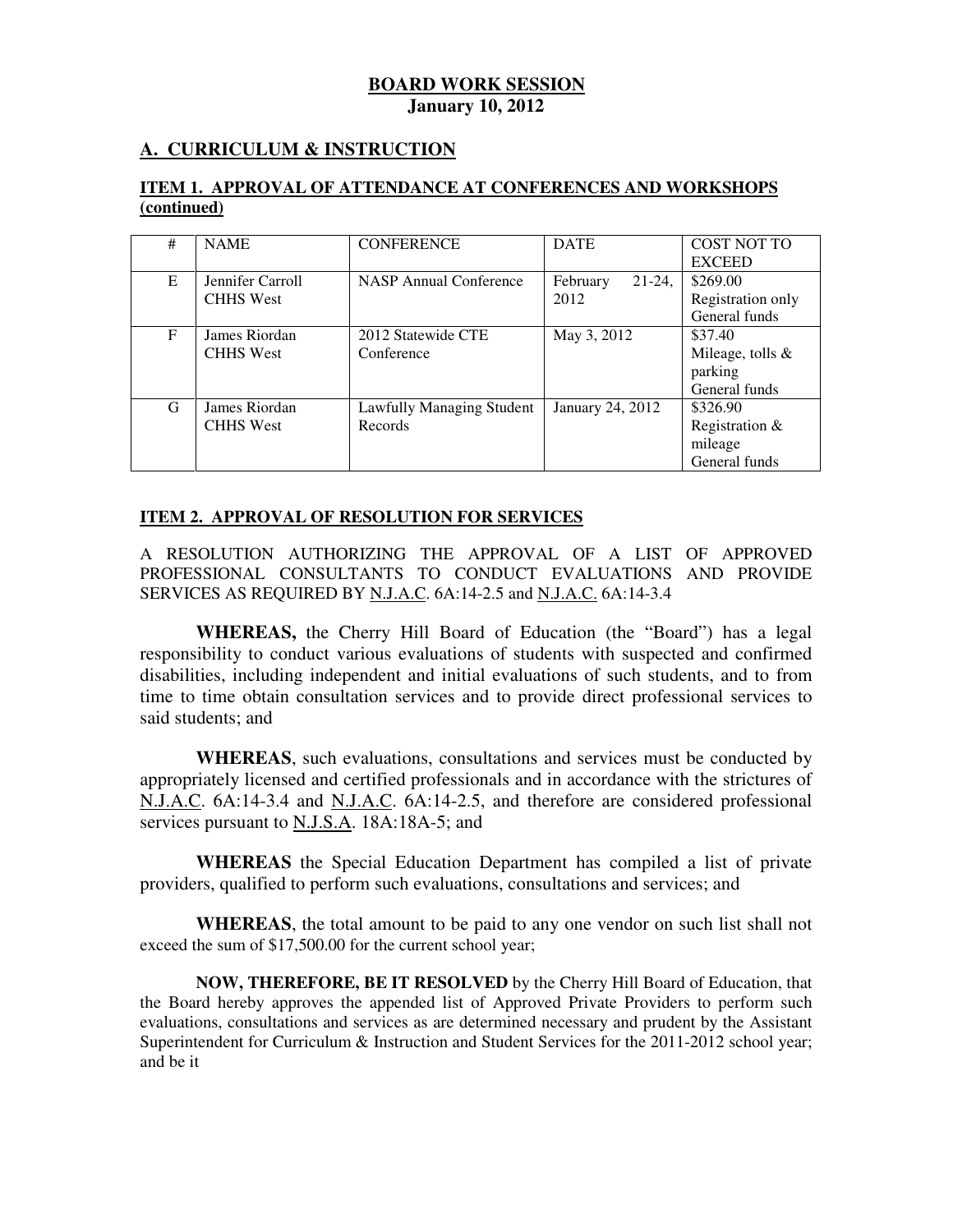### **A. CURRICULUM & INSTRUCTION**

#### **ITEM 2. APPROVAL OF RESOLUTION FOR SERVICES (continued)**

**FURTHER RESOLVED**, that the total amount charged for any one independent evaluation shall not exceed the usual and customary amount typically charged to school districts for such evaluations, but in no event shall any one evaluation exceed a total amount of Two Thousand (\$2,000.00) Dollars; and be it

**FURTHER RESOLVED**, that the Board herby authorizes its Solicitor to prepare all necessary documentation, riders, purchase orders or contracts as are appropriate to effectuate the purposes set forth in this Resolution; and be it

**FURTHER RESOLVED**, that a copy of this Resolution and the requisite summary of the contract award shall be published once in an official newspaper of record for the District in accordance with the requirements of *N.J.S.A.* 18A:18A-5a.(1).

> Camden County Educational Services To provide Title I services to non-pub schools September 2011 – June 2012 Amount not to exceed \$8,280 NCLB Funding 20-232-100-300-59-0030…\$2,760 20-232-100-300-59-0027…\$5,520 PO #12-06051

#### **ITEM 3. APPROVAL OF OUT OF DISTRICT TUITION CONTRACTS**

It is requested that the following out of district tuition contracts be submitted to the Board of Education for approval for the 2011-2012 school year during the January 2012 cycle. There are five students, two new placements, one change in placement and the other two are additional amounts to the previously approved contracts as noted.

|                                                                                          |                                                                                   |                          |               |      | 计分布 计计分类 计分析式 计分析 经公司 计分布 计无序程序 计可以转移程序 计可分类型 |            |           |         |               |
|------------------------------------------------------------------------------------------|-----------------------------------------------------------------------------------|--------------------------|---------------|------|-----------------------------------------------|------------|-----------|---------|---------------|
| <b>VENDOR</b>                                                                            | D                                                                                 | <b>TERM</b>              | <b>TUTHON</b> | RES. | <b>AIDE</b>                                   | <b>LSY</b> | ESY AIDEL | - EXTRA | <b>AMOUNT</b> |
| Archway-Atco                                                                             |                                                                                   | 2030840 12/6/11-6/2012   | S22,920       |      |                                               |            |           |         | S22,920       |
| Archway-Atco                                                                             |                                                                                   | 3012087 10/7/11-11/29/11 | S2,674        |      |                                               |            |           |         | S2.674        |
|                                                                                          | Originally approved November 2011 for S4,011. Additional days are added as above. |                          |               |      |                                               |            |           |         |               |
| Bridge Academy                                                                           |                                                                                   | 3002321 12/19/11-6/2012  | S22,836       |      |                                               |            |           |         | S22,836       |
| Hill Top Prep School                                                                     |                                                                                   | 7104056 9/2011-6/2012    |               |      |                                               |            |           | S1,000  | S1,000        |
| \$1000 one time fee for new student. Previously approved August 2011 for tuition amount. |                                                                                   |                          |               |      |                                               |            |           |         |               |
| Newgrange School                                                                         |                                                                                   | 7104044 1/3/12-6/30/12   | S28,082       |      |                                               |            |           |         | S28,082       |

OUT OF DISTRICT TUITIONS (Lamary 2012)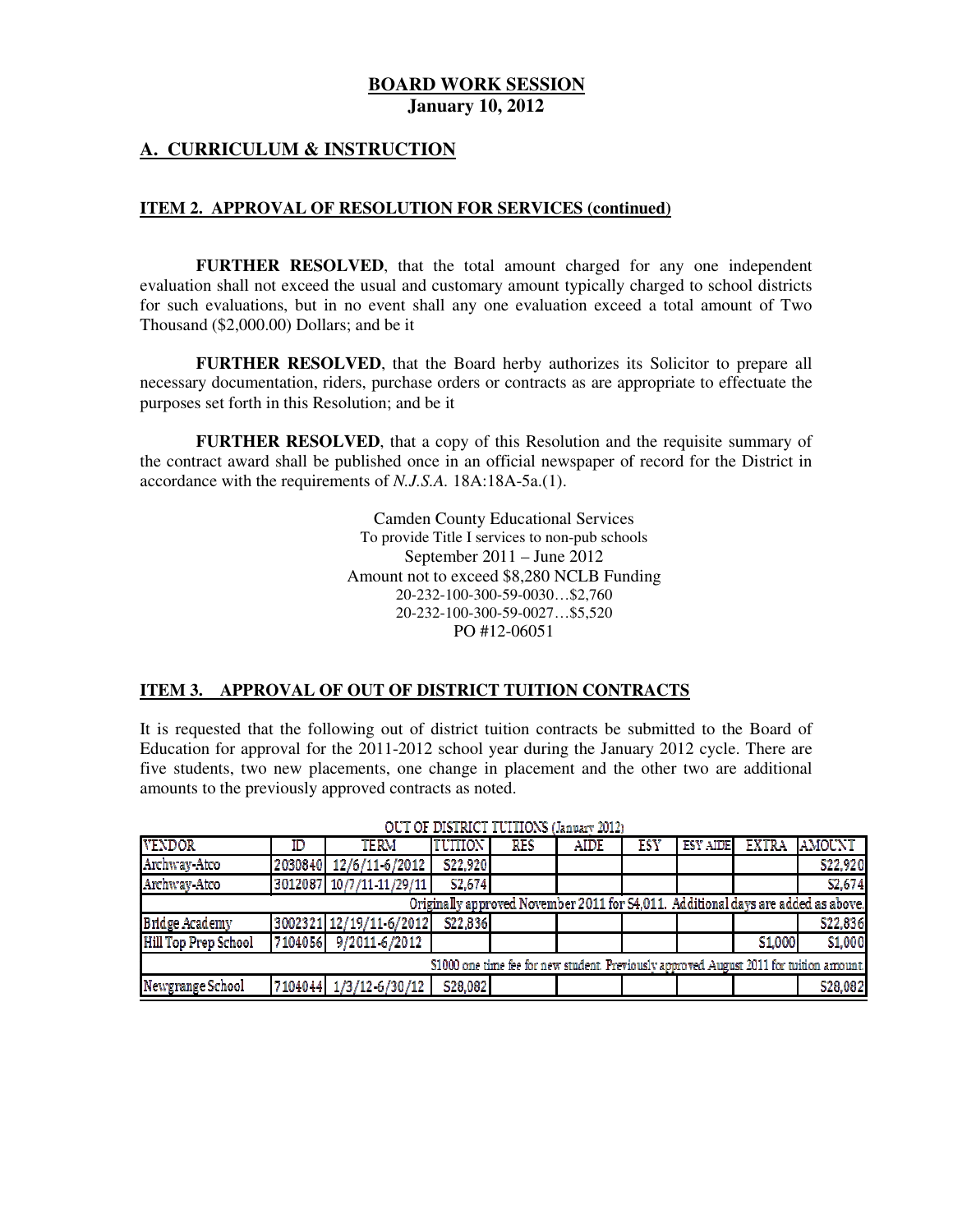#### **B. BUSINESS AND FACILITIES**

- 1. Financial Reports
- 2. Resolutions
- 3. Resolution for the Award of Contract Renewals
- 4. Acceptance of Donations

# *The Superintendent recommends the following:*

#### **ITEM 1. FINANCIAL REPORTS**

- a) BOARD SECRETARY'S CERTIFICATION AND TREASURER'S REPORT FOR NOVEMBER 2011
- $b)$ SACC FINANCIAL REPORT FOR NOVEMBER 2011
- $c)$ LINE ITEM TRANSFER REPORTS FOR THE MONTH OF NOVEMBER 2011
- $\mathbf{d}$ FOOD SERVICE OPERATING STATEMENT FOR NOVEMBER 2011
- e) DISBURSEMENT OF FUNDS
- f) APPROVAL OF BILL LIST

#### **ITEM 2. RESOLUTIONS**

- a) RESOLUTION AUTHORIZING CONTRACTS WITH APPROVED STATE CONTRACT VENDORS
- b) RESOLUTION APPROVING STUDENT AFFILIATION AGREEMENT FOR TEMPLE UNIVERSITY STUDENTS AS NON-TUHS ENTITIES

#### **ITEM 3. RESOLUTION FOR THE AWARD OF CONTRACT RENEWALS**

a) #LANDS-121410 – LANDSCAPING – DISTRICT – WIDE (12-16-10)

# **ITEM 4. ACCEPTANCE OF DONATIONS**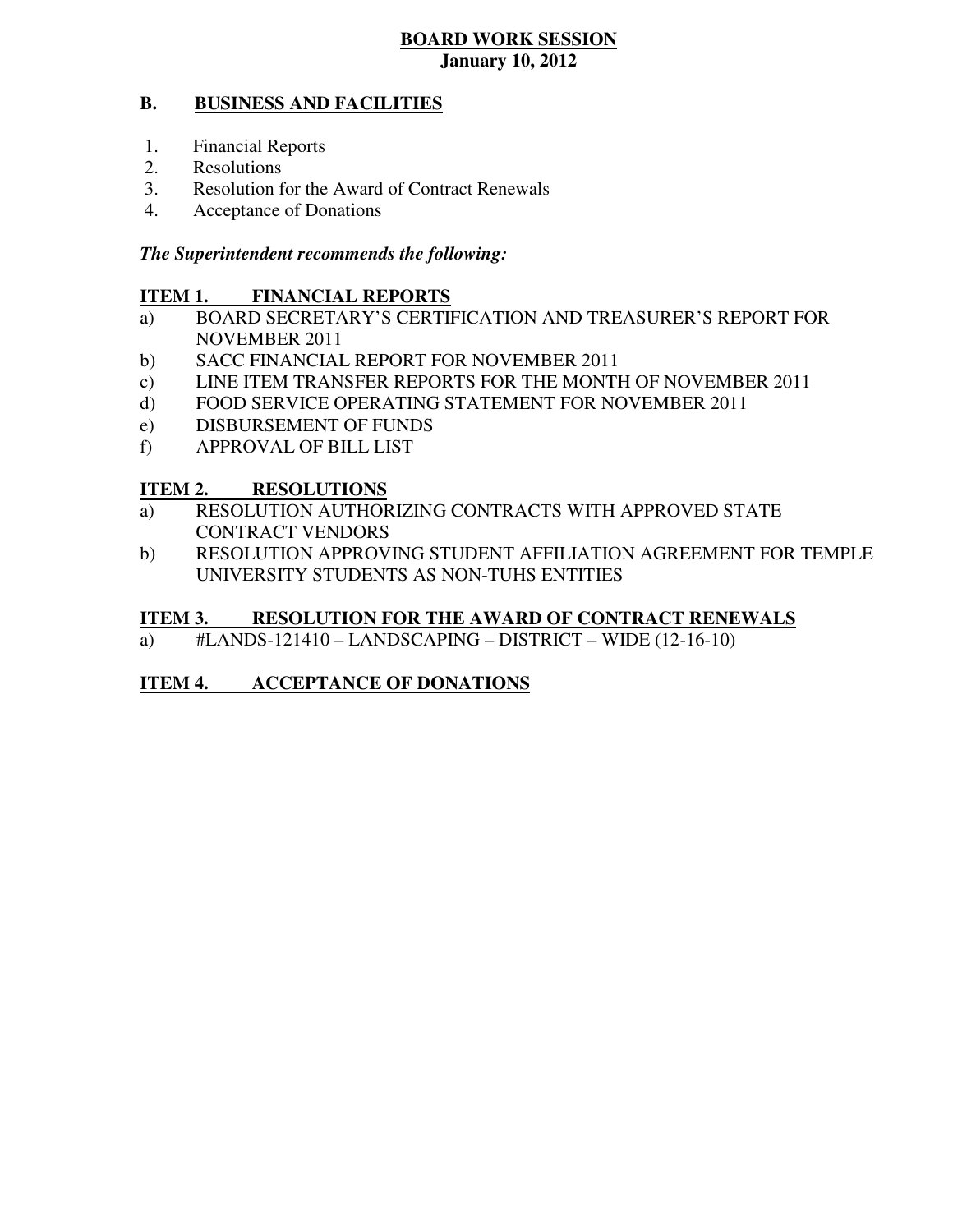#### **B. B. BUSINESS AND FACILITIES**

Long Range Plan Goals

- *"Provide a clean, healthy, safe, and secure physical environment for all students and staff."*
- *upgrading, and repairing all school district facilities."*  ● *"Consistently allocate the funds necessary for systematically maintaining,*

 *The Superintendent recommends the following:* 

#### **ITEM 1. FINANCIAL REPORTS**

# a) BOARD SECRETARY'S CERTIFICATION AND TREASURER'S REPORT FOR NOVEMBER 2011

 Pursuant to N.J.A.C. 6A:23A-16.10 (c) 3, I certify that as of November 30, 2011 no budgetary line item account has obligations and payments (contractual orders) which in total exceed the amount appropriated by the Cherry Hill Board of Education pursuant to N.J.S.A. 18A:22-8.1 and N.J.S.A. 18A:22-8.2 and no budgetary line item account has been over-expended in violation of N.J.A.C. 6:23-2.12 (a) 1.

 Pursuant to N.J.A.C. 6A:23A-16.10 (c) 4, the Cherry Hill Board of Education certifies that as of November 30, 2011 and after review of the Secretary's Monthly Financial Report and the Treasurer's Monthly Financial Report and upon consultation with the appropriate district officials, to the best of the Boards' knowledge, no major account or fund has been over-expended in violation of N.J.A.C. 6A:23A-16.10 (a) 1 and that sufficient funds are available to meet the district's financial obligations for the remainder of the fiscal year.

#### $b)$ b) SACC FINANCIAL REPORT FOR NOVEMBER 2011

 It is recommended that the Financial Report for the Cherry Hill School Age Child Care Program for the month of November 2011 be accepted as submitted.

#### $\mathbf{c})$ LINE ITEM TRANSFER REPORTS FOR THE MONTH OF NOVEMBER 2011

 It is recommended that the 2011/2012 Budget be revised by the transfer of funds between line items as listed on the monthly transfer report. (Systems 3000 transfer report).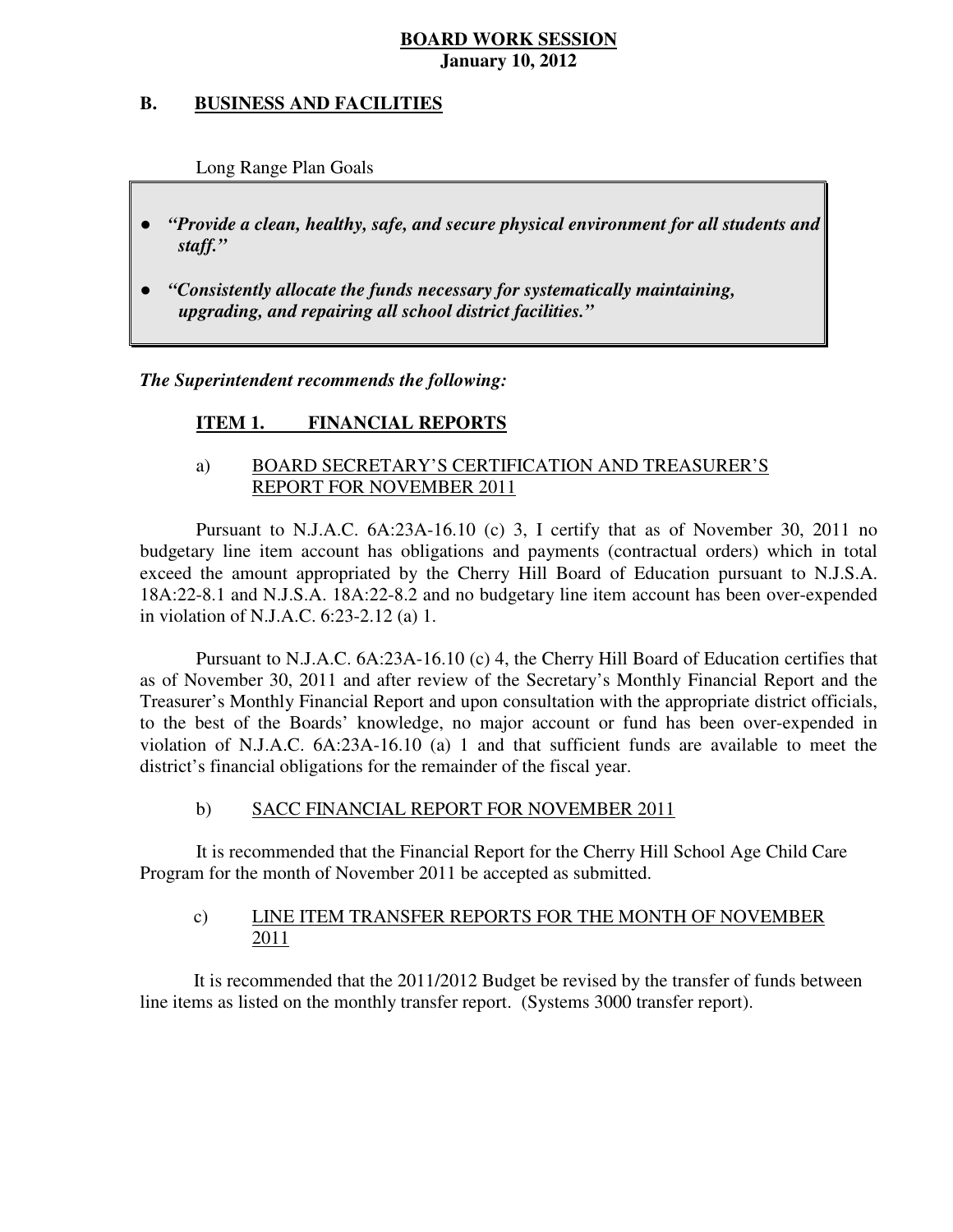#### **B. BUSINESS AND FACILITIES**

# **ITEM 1. FINANCIAL REPORTS**

#### $\mathbf{d}$ FOOD SERVICE OPERATING STATEMENT FOR NOVEMBER 2011

 It is recommended that the Operating Statement for Cherry Hill Food Services for the month ending November, 2011 be accepted as submitted.

# e) DISBURSEMENT OF FUNDS

| <b>FUND</b>                       | <b>AMOUNT</b> | <b>REPORT DATED</b>   |
|-----------------------------------|---------------|-----------------------|
| Payroll & FICA                    | \$            | <b>Payroll Dates:</b> |
| Food Service                      | S             |                       |
| <b>SACC</b><br><b>Grand Total</b> | Œ             |                       |

# f) APPROVAL OF BILL LIST

 approved as submitted. It is recommended that the Bill List dated in the amount of \$ be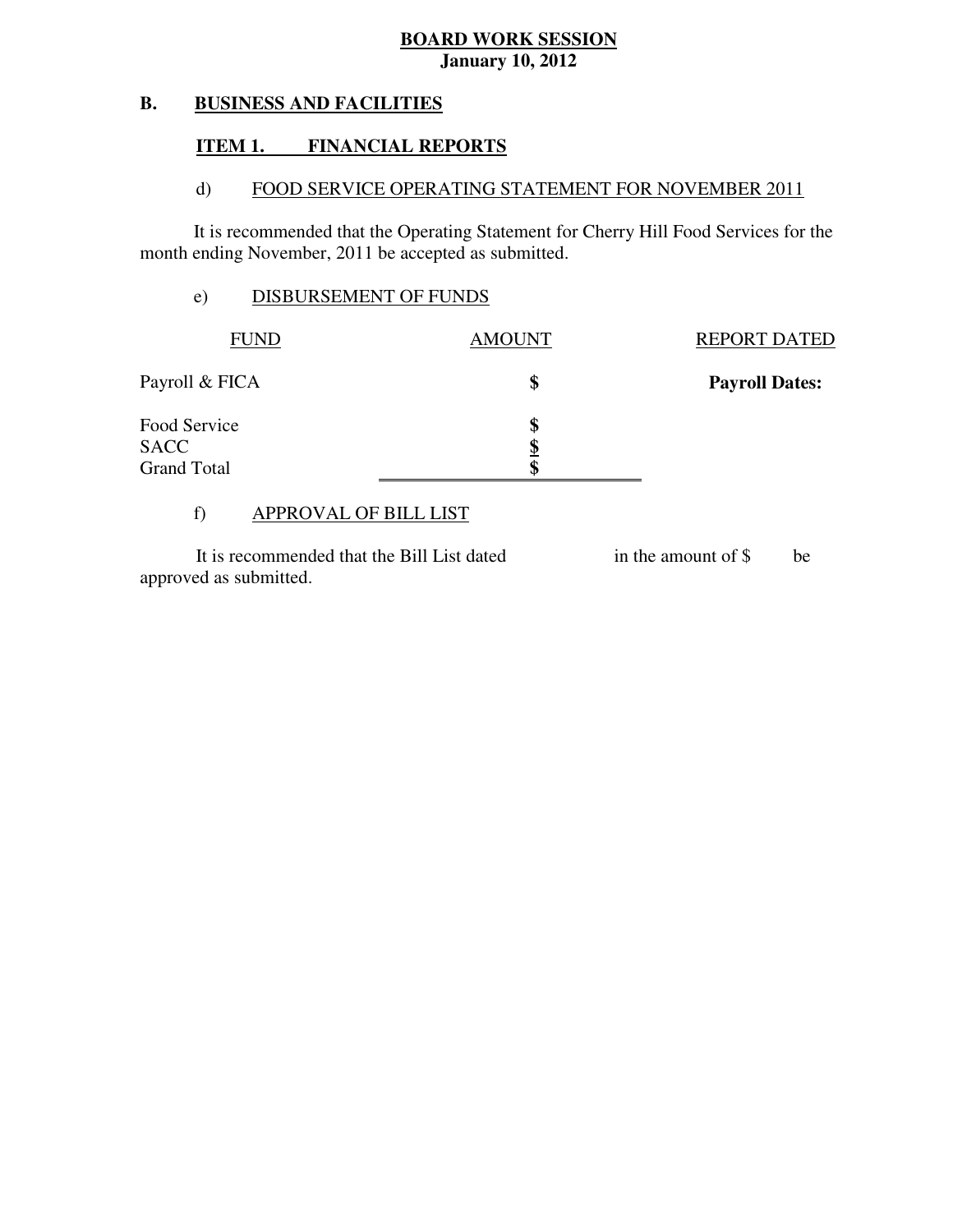#### **B. BUSINESS AND FACILITIES**

# **ITEM 2. RESOLUTIONS**

# a) RESOLUTION AUTHORIZING CONTRACTS WITH APPROVED STATE CONTRACT VENDORS

 WHEREAS, the Cherry Hill Board of Education, pursuant to N.J.S.A. 18A:18A-10a and N.J.A.C. 5:34-7.29(c), may by resolution and without advertising for bids, purchase any goods or services under the State of New Jersey Cooperative Purchasing Program for any State Contracts entered into on behalf of the State by the Division of Purchase and Property in the Department of the Treasury; and

 WHEREAS, the Cherry Hill Board of Education has the need on a timely basis to purchase goods and services utilizing State Contracts; and

 WHEREAS, the Cherry Hill Board of Education may enter into contracts with the referenced State Contract Vendors through this resolution and properly executed contracts, which shall be subject to all the conditions applicable to the current State Contracts.

 NOW, THEREFORE, BE IT RESOLVED, the Cherry Hill Board of Education authorizes the Purchasing Agent to purchase certain goods or services from those approved New Jersey State Contract Vendors as listed below for the 2011/2012 school year pursuant to all conditions of the individual State Contracts; and

 the availability of sufficient funds prior to the expenditure of funds for such goods or services; and BE IT FURTHER RESOLVED, that James J. Devereaux, Board Secretary shall certify to

 Cherry Hill Board of Education and the referenced State Contract Vendors not to exceed the amounts stated shall be as follows: BE IT FURTHER RESOLVED, that the expiration date of the contracts between the

| Contract<br>Number | Vendor           | Commodity/Service                                               | New Jersey State<br>Contract<br><b>Expiration Date</b> | Amount Not to<br>Exceed |
|--------------------|------------------|-----------------------------------------------------------------|--------------------------------------------------------|-------------------------|
| A75835             | Pasco Scientific | Scientific equipment,<br>accessories, maintenance &<br>supplies | $12 - 31 - 13$                                         | \$20,000                |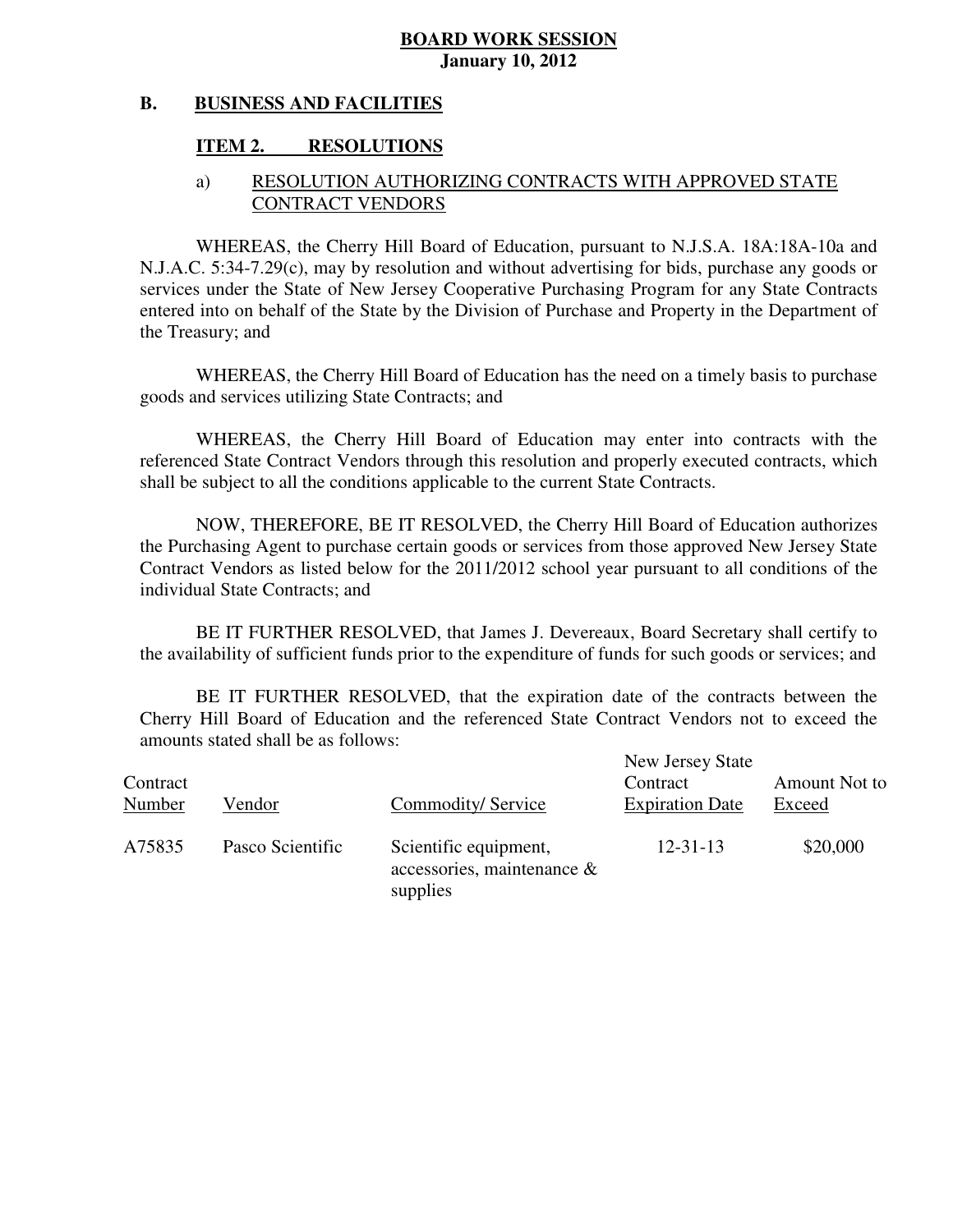#### **B. BUSINESS AND FACILITIES**

#### **ITEM 2. RESOLUTIONS**

# b) RESOLUTION APPROVING STUDENT AFFILIATION AGREEMENT FOR TEMPLE UNIVERSITY STUDENTS AS NON-TUHS ENTITIES

 RESOLVED, that the Cherry Hill Board of Education approves the Student Affiliation Agreement for Temple University at NON-TUHS Entities, subject to final approval by the Board Solicitor.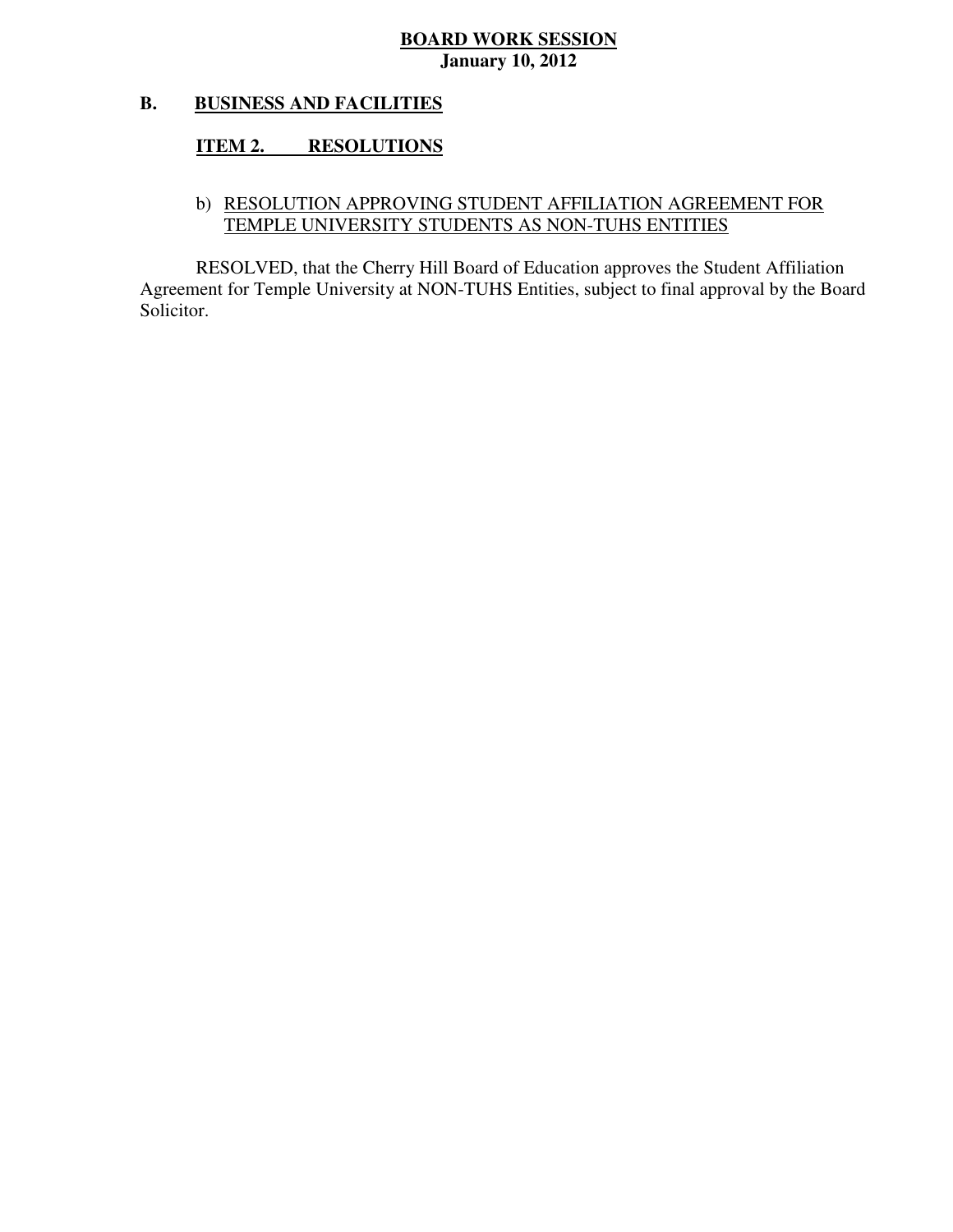#### **B. BUSINESS AND FACILITIES**

#### **ITEM 3. RESOLUTION FOR THE AWARD OF CONTRACT RENEWALS**

It is recommended that the following contracts be renewed for the 2011/2012 school year in compliance with N.J.S.A. 18A:18A based upon the Boards finding that the services are performed in an effective and efficient manner.

#### a) #LANDS-121410 – LANDSCAPING – DISTRICT – WIDE (12-16-10)

The original base bid was based on twelve (12) services, the renewal is based on thirteen (13) services which include cutting, trimming and edging, between March 1, 2012 and June 30, 2012 plus potential alternate services shown on following pages. Alternates may or may not apply.

| <b>AWARD</b>        |    |           | Base<br>Bid | <b>Estimated</b> cost<br>for 10/11* | <b>RENEWAL</b><br>2011/2012 |    |                     | Base<br>Bid | First time<br>edging and<br>flower<br>planting | <b>Estimated cost</b><br>through June 30,<br>2012 |
|---------------------|----|-----------|-------------|-------------------------------------|-----------------------------|----|---------------------|-------------|------------------------------------------------|---------------------------------------------------|
| Barclay             | 61 | Shearon   | \$360.00    | \$4,320.00                          | Barclay                     | 61 | Shearon             | \$360.00    | \$260.00                                       | \$4,940.00                                        |
| <b>Barton</b>       | 03 | Eaise     | \$260.00    | \$3,120.00                          | Barton                      | 03 | Eaise               | \$260.00    | \$320.00                                       | \$3,700.00                                        |
| Cooper              | 06 | Shearon   | \$325.00    | \$3,900.00                          | Cooper                      | 06 | Shearon             | \$325.00    | \$260.00                                       | \$4,485.00                                        |
| Harte               | 09 | All Green | \$179.00    | \$2,148.00                          | Harte                       | 09 | All Green           | \$179.00    | \$365.00                                       | \$2,692.00                                        |
| Johnson             | 12 | Eaise     | \$850.00    | \$10,200.00                         | Johnson                     | 12 | Eaise               | \$850.00    | \$400.00                                       | \$11,450.00                                       |
| Kilmer              | 15 | Eaise     | \$500.00    | \$6,000.00                          | Kilmer                      | 15 | Eaise               | \$500.00    | \$335.00                                       | \$6,835.00                                        |
| Kingston            | 18 | All Green | \$239.00    | \$2,868.00                          | Kingston                    | 18 | All Green           | \$239.00    | \$415.00                                       | \$3,522.00                                        |
| Knight              | 21 | Eaise     | \$210.00    | \$2,520.00                          | Knight                      | 21 | Eaise               | \$210.00    | \$220.00                                       | \$2,950.00                                        |
| Mann                | 24 | All Green | \$224.00    | \$2,688.00                          | Mann                        | 24 | All Green           | \$224.00    | \$345.00                                       | \$3,257.00                                        |
| Paine               | 27 | All Green | \$131.00    | \$1,572.00                          | Paine                       | 27 | All Green           | \$131.00    | \$365.00                                       | \$2,068.00                                        |
| Sharp               | 30 | Eaise     | \$310.00    | \$3,720.00                          | Sharp                       | 30 | Eaise               | \$310.00    | \$295.00                                       | \$4,325.00                                        |
| Stockton            | 33 | Eaise     | \$190.00    | \$2,280.00                          | Stockton                    | 33 | Eaise               | \$190.00    | \$275.00                                       | \$2,745.00                                        |
| Woodcrest           | 36 | Eaise     | \$240.00    | \$2,880.00                          | Woodcrest                   | 36 | Eaise               | \$240.00    | \$260.00                                       | \$3,380.00                                        |
|                     |    |           |             | \$48,216.00                         |                             |    |                     |             |                                                | \$56,349.00                                       |
| Beck                | 40 | All Green | \$600.00    | \$7,200.00                          | Beck                        | 40 | All Green           | \$600.00    | \$465.00                                       | \$8,265.00                                        |
| Carusi              | 45 | Eaise     | \$550.00    | \$6,600.00                          | Carusi                      | 45 | Eaise               | \$550.00    | \$345.00                                       | \$7,495.00                                        |
| Rosa                | 48 | Eaise     | \$300.00    | \$3,600.00                          | Rosa                        | 48 | Eaise               | \$300.00    | \$250.00                                       | \$4,150.00                                        |
|                     |    |           |             | \$17,400.00                         |                             |    |                     |             |                                                | \$19,910 00                                       |
| East                | 50 | All Green | \$375.00    | \$4,500.00                          | East                        | 50 | All Green           | \$375.00    | \$5000.00*                                     | \$9,875.00                                        |
| West                | 55 | Shearon   | \$335.00    | \$4,020.00                          | West                        | 55 | Shearon             | \$335.00    | \$270.00                                       | \$4,625.00                                        |
| <b>AHS</b>          | 60 | All Green | \$195.00    | \$2,340.00                          | <b>AHS</b>                  | 60 | All Green           | \$195.00    | \$355.00                                       | \$2,890.00                                        |
|                     |    |           |             | \$10,860.00                         |                             |    |                     |             |                                                | \$17,390.00                                       |
| District-wide total |    |           |             | \$76,476.00                         |                             |    | District-wide total |             |                                                | \$93,649.00                                       |

Percentage Increase Annual and Aggregate 0%

\*Includes 13 cuts at Richterman Field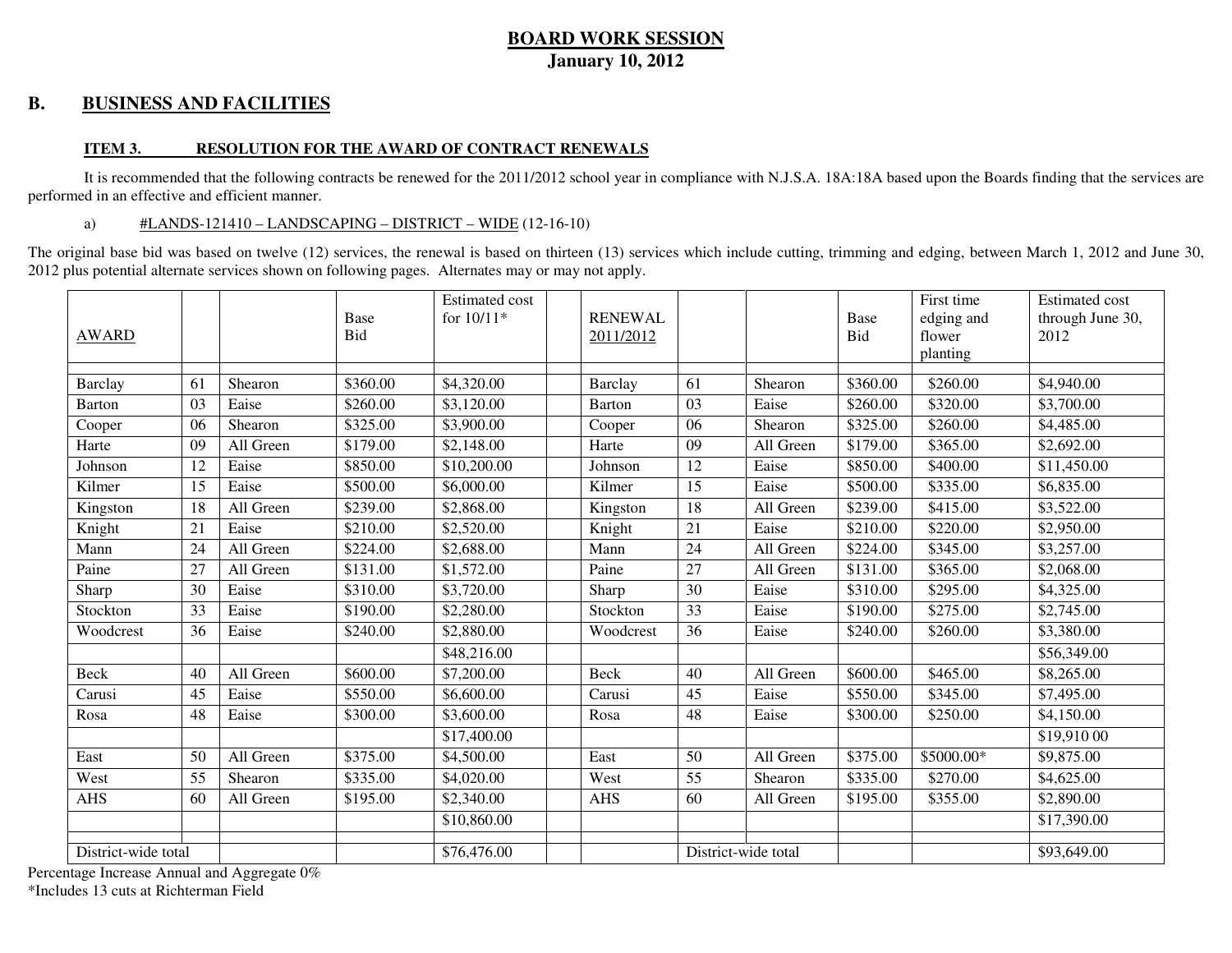#### **B. BUSINESS AND FACILITIES**

#### **ITEM 3. RESOLUTION FOR THE AWARD OF CONTRACT RENEWALS**

#### a) #LANDS-121410 – LANDSCAPING – DISTRICT – WIDE (12-16-10) continued

|                |               | Add Alt                | Add Alt                | Add Alt    | Add Alt    | Add Alt     | Add Alt                | Add Alt | Add Alt    | Add Alt   |
|----------------|---------------|------------------------|------------------------|------------|------------|-------------|------------------------|---------|------------|-----------|
|                | <b>VENDOR</b> | No. 2                  | No. 3                  | No. 4      | No. 5      | No. $6$     | No. 7                  | No. 8   | No. 9      | No. 10    |
|                |               | 1st time               | weed                   | playground | mulch      | cleanup     | leaf                   | weather | vegetation | seasonal  |
|                |               | edging                 | control                | mulch per  | beds per   | interior    | collection             | related | control    | flowers / |
|                |               | per serv/              | per                    | cubic yard | cubic yard | courtyards  | per service            | cleanup | per square | plants    |
|                |               | per                    | application            |            |            | per service |                        | per man | foot       | per       |
|                |               | linear                 |                        |            |            |             |                        | hour    |            | service   |
|                |               | foot                   |                        |            |            |             |                        |         |            |           |
| <b>Barclay</b> | Shearon       | n/r                    | $\mathbb{S}$<br>869.40 | \$70.00    | \$60.00    | n/b         | \$<br>350.00           | n/r     | n/r        | n/r       |
| <b>Barton</b>  | Eaise         | $\mathbb{S}$<br>0.10   | \$1,530.00             | \$40.00    | \$40.00    | \$560.00    | 900.00                 | \$35.00 | \$0.50     | n/r       |
| Cooper         | Shearon       | n/r                    | \$826.50               | \$70.00    | \$60.00    | n/b         | 350.00                 | \$35.00 | n/r        | n/r       |
| Harte          | All Green     | \$<br>0.15             | \$1,145.00             | \$47.00    | \$49.00    | n/a         | \$1,250.00             | \$40.00 | \$15.00    | \$165.00  |
| Johnson        | Eaise         | \$.<br>0.10            | \$5,100.00             | \$40.00    | \$40.00    | \$250.00    | \$2,800.00             | \$35.00 | \$0.50     | n/r       |
| Kilmer         | Eaise         | \$<br>0.10             | \$3,650.00             | \$40.00    | \$40.00    | \$390.00    | \$2,000.00             | \$35.00 | \$0.50     | n/r       |
| Kingston       | All Green     | $\mathbb{S}^-$<br>0.15 | \$1,360.00             | \$47.00    | \$49.00    | n/a         | \$1,200.00             | \$40.00 | \$15.00    | \$165.00  |
| Knight         | Eaise         | \$<br>0.10             | \$1,465.00             | \$40.00    | \$40.00    | n/b         | $\mathbb{S}$<br>850.00 | \$35.00 | \$0.50     | n/r       |
| Mann           | All Green     | \$<br>0.15             | \$1,350.00             | \$47.00    | \$49.00    | \$400.00    | \$1,500.00             | \$40.00 | \$15.00    | \$165.00  |
| Paine          | All Green     | 0.15<br>\$             | \$585.00               | \$47.00    | \$49.00    | \$1,000.00  | \$900.00               | \$40.00 | \$15.00    | \$165.00  |
| Sharp          | Eaise         | \$<br>0.10             | \$2,000.00             | \$40.00    | \$40.00    | n/b         | 975.00                 | \$35.00 | \$0.50     | n/r       |
| Stockton       | Eaise         | \$<br>0.10             | \$1,080.00             | \$40.00    | \$40.00    | \$150.00    | 600.00<br>\$           | \$35.00 | \$0.50     | \$300.00  |
| Woodcrest      | Eaise         | $\mathbb{S}$<br>0.10   | \$1,640.00             | \$40.00    | \$40.00    | n/b         | 900.00                 | \$35.00 | \$0.50     | n/r       |
| Beck           | All Green     | \$<br>0.15             | \$4,700.00             | n/a        | \$49.00    | n/a         | 750.00                 | \$40.00 | \$15.00    | \$165.00  |
| Carusi         | Eaise         | 0.10<br>\$             | \$3,710.00             | \$40.00    | \$40.00    | \$575.00    | \$2,100.00             | \$35.00 | \$0.50     | n/r       |
| Rosa           | Eaise         | \$<br>0.10             | \$2,175.00             | \$40.00    | \$40.00    | \$175.00    | \$1,200.00             | \$35.00 | \$0.50     | n/r       |
| East           | All Green     | \$0.15                 | \$1,580.00             | n/a        | \$49.00    | \$1,950.00  | \$1,200.00             | \$40.00 | \$15.00    | \$165.00  |
| West           | Shearon       | n/r                    | \$826.50               | \$70.00    | \$60.00    | n/b         | 360.00                 | \$35.00 | n/r        | n/r       |
| <b>AHS</b>     | All Green     | \$<br>0.15             | \$1,350.00             | n/a        | \$49.00    | \$800.00    | 750.00                 | \$40.00 | \$15.00    | \$165.00  |

Percentage Increase Annual and Aggregate 0% PO #s 12-05725, 12-05726, 12-05727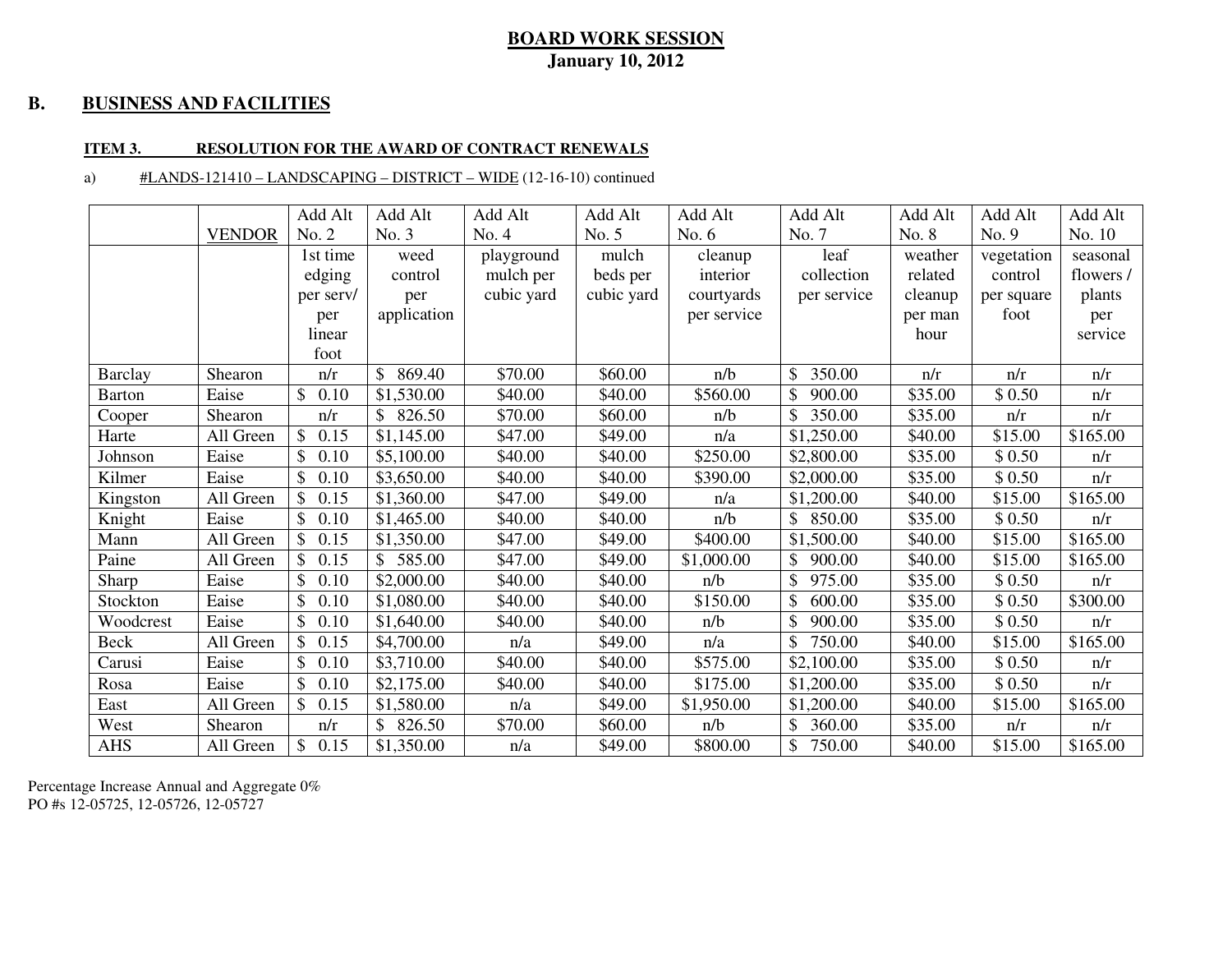#### **B. B. BUSINESS AND FACILITIES**

### **ITEM 4. ACCEPTANCE OF DONATIONS**

| <b>SCHOOL</b>                                                                 | <b>DONATION</b>                                                   | <b>GROUP</b><br><b>OFFERING</b><br><b>DONATION</b> | <b>VALUE</b> |
|-------------------------------------------------------------------------------|-------------------------------------------------------------------|----------------------------------------------------|--------------|
| District – Schools &<br>Communities Organized for<br>Parent Education (SCOPE) | Monetary Contributions for<br><b>Parent Education Programs</b>    | PTA's                                              | \$1,000      |
| District                                                                      | Dynavox DVIV; Intellikeys<br><b>USB Keyboard &amp; Chattervox</b> | Susan Pettijohn                                    | \$1,638      |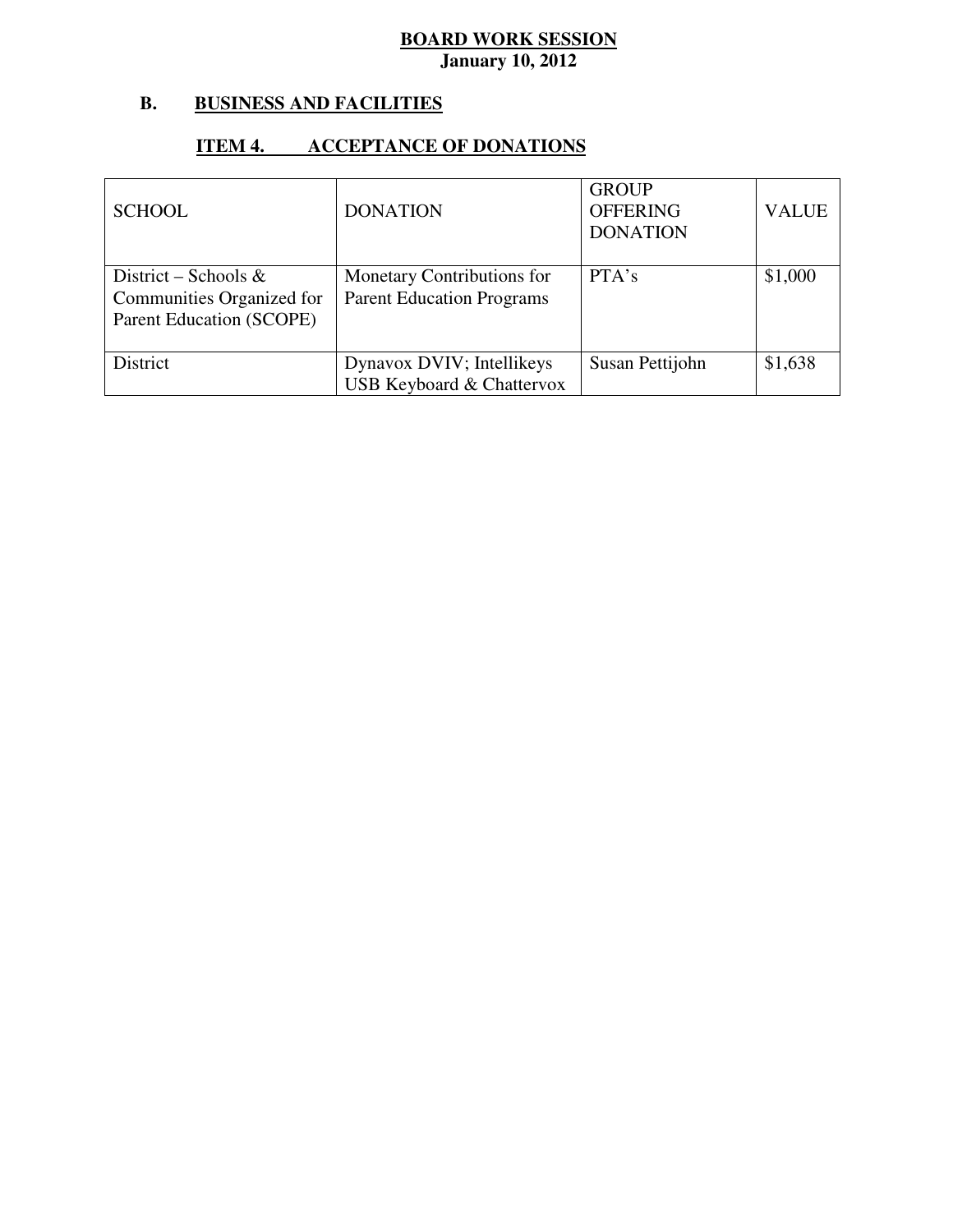# **C. HUMAN RESOURCES/NEGOTIATIONS**

 *Long Range Plan Goal:* 

**•** *"Optimize Human Resource function to meet changing instructional and organizational program requirements."* 

The Superintendent recommends the following:

- 1. Termination of Employment—Certificated
- 2. Termination of Employment—Non-Certificated
- 3. Appointments—Certificated
- 4. Leaves of Absence—Certificated
- 5. Leaves of Absence—Non-Certificated
- 6. Assignment/Salary Change—Certificated
- 7. Other Compensation—Certificated

# **ITEM 1. TERMINATION OF EMPLOYMENT—CERTIFICATED**

(a) Resignations

# **RECOMMENDATION:**

 It is recommended that the following resignation be accepted on the date listed for the reason indicated:

| <b>Name</b>  | Assignment                                                            | <b>Effective Date</b> | Reason   |
|--------------|-----------------------------------------------------------------------|-----------------------|----------|
| Rachel Lesse | <b>CHHS</b> East-Special Education Long<br>Term Substitute (\$47,622) | 1/28/12               | Personal |

# **ITEM 2. TERMINATION OF EMPLOYMENT-NON-CERTIFICATED**

(a) Resignations

#### **RECOMMENDATION:**

 It is recommended that the following resignation be accepted on the date listed for the reason indicated:

| <b>Name</b> | Assignment                                   | <b>Effective Date</b> | Reason   |
|-------------|----------------------------------------------|-----------------------|----------|
|             | Allyson Browning Sharp-Educational Assistant | 1/13/12               | Personal |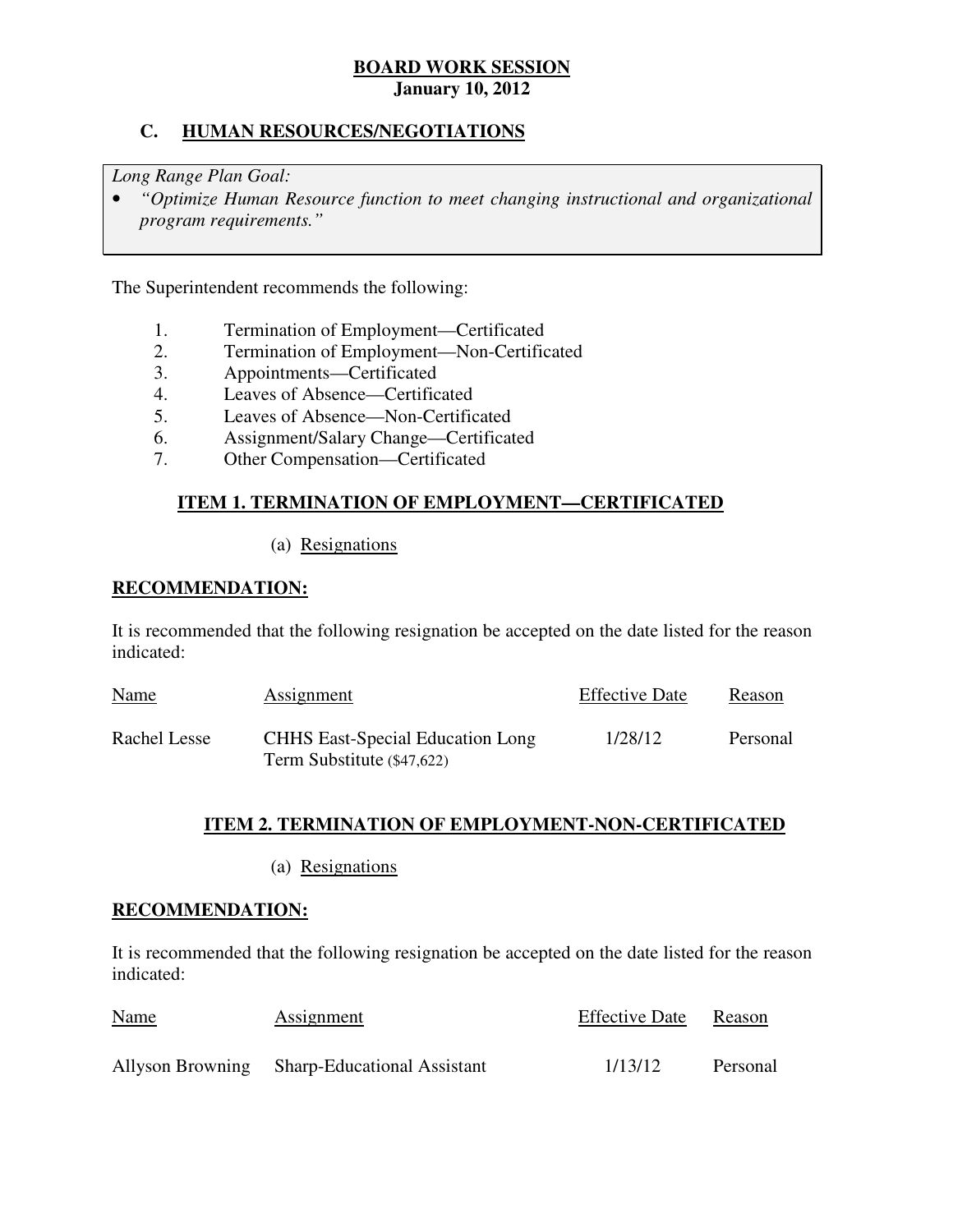# **C. HUMAN RESOURCES/NEGOTIATIONS**

# **ITEM 3. APPOINTMENTS—CERTIFICATED**

#### (a) Student Teachers

# **RECOMMENDATION:**

 It is recommended that the persons listed be approved for student teaching in accord with the date presented.

| Name                 | College/University | <b>Effective Date</b> | <b>Cooperating School/Teacher</b> |
|----------------------|--------------------|-----------------------|-----------------------------------|
| Alan Burkardt, III   | Wilmington         | 1/04/12-4/30/12       | Sioux Xenakis/Knight              |
| <b>Matthew Riley</b> | Rowan              | 1/17/12-5/04/12       | Rachel Israelite/Rosa             |
| Laura Collins        | Rowan              | 1/17/12-3/09/12       | <b>Shelby Smith/CHHS West</b>     |
| Amanda McGeehan      | Rowan              | 1/17/12-5/04/12       | Lisa Powelson/CHHS West           |
| Jarrett Rossi        | Rowan              | 1/17/12-3/09/12       | Michael Eng/Knight                |
| Alison Goodman       | Rowan              | 1/17/12-3/09/12       | Michael Eng/Knight                |
| <b>Matthew Riley</b> | Rowan              | 1/17/12-5/04/12       | Rachel Israelite/Rosa             |
| Alexa Gibson         | Rowan              | 1/17/12-3/09/12       | <b>Timothy Dempster/Mann</b>      |
| Daniel Wythoff       | Rowan              | 1/17/12-5/04/12       | <b>Bonnie Witt/Beck</b>           |
| Kristen Mayer        | Rowan              | 1/17/12-5/04/12       | Kristen Mayer/Barclay             |

# (b) Co-Curricular

# **RECOMMENDATION:**

 It is recommended that the person listed be appointed to the position indicated for the 2011 12 school year in accord with the data presented:

| Name          | Assignment                                         | <b>Effective Date</b> | Salary |
|---------------|----------------------------------------------------|-----------------------|--------|
| Kyle Evans*   | CHHS West-Head Coach,<br><b>Boys Lacrosse</b>      | 3/01/12-6/30/12       | \$5478 |
| Kevin Pedrick | <b>CHHS East-Assistant</b><br>Coach, Boys Lacrosse | $9/01/11 - 6/30/12$   | \$5725 |

\*Outside district coach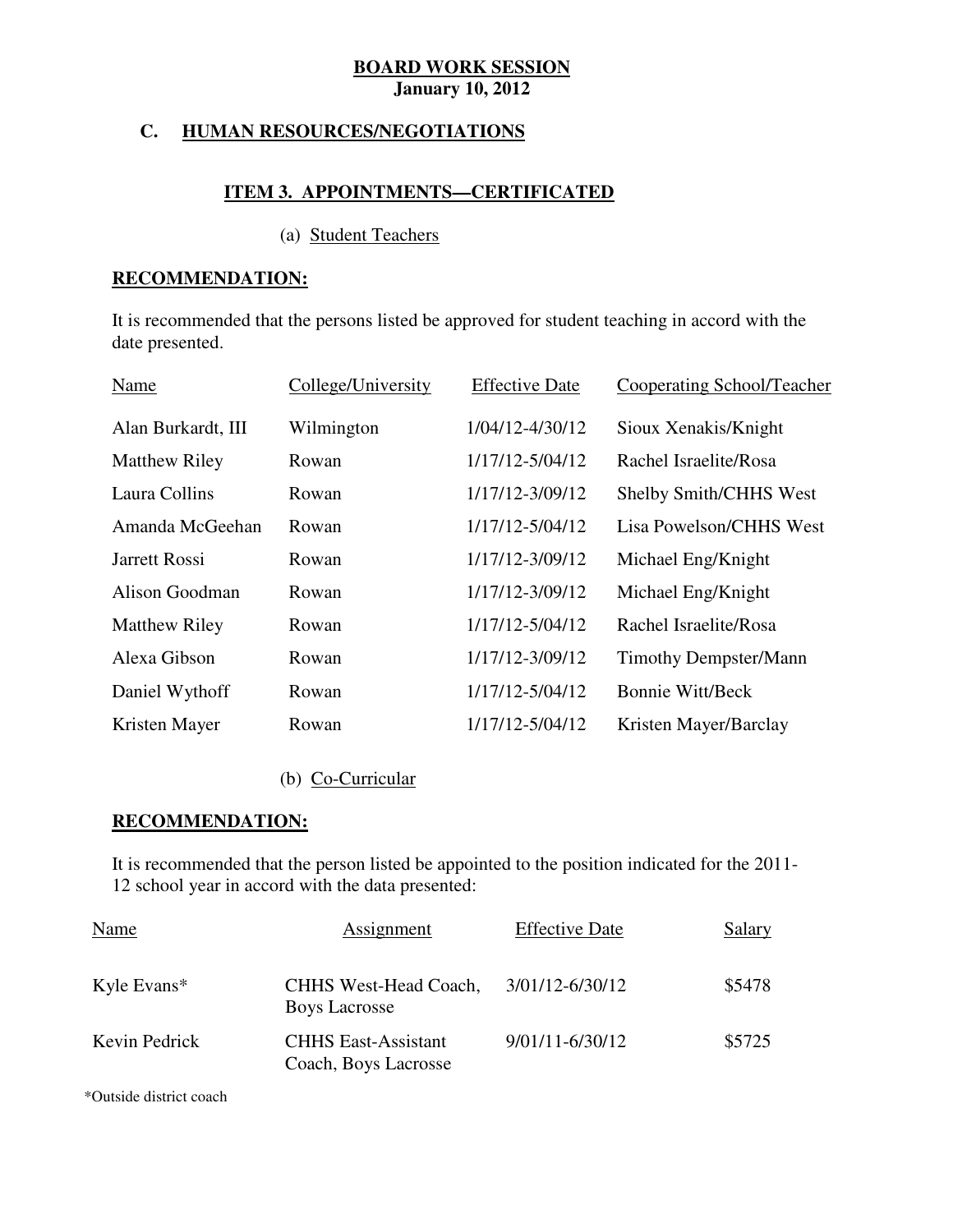# **C. HUMAN RESOURCES/NEGOTIATIONS**

# **ITEM 3. APPOINTMENTS—CERTIFICATED** – continued

# (c) Practicum Experience

# **RECOMMENDATION:**

 It is recommended that the persons listed be approved for a practicum experience in accord with the data presented.

| Name                      | College/University | <b>Effective Date</b> | <b>Cooperating Teacher/School</b> |
|---------------------------|--------------------|-----------------------|-----------------------------------|
| Daniel Berenato           | Rowan              | 2/14/12-4/03/12       | Elizabeth Bastnagel/Carusi        |
| Natalie Busarello         | Rowan              | 2/14/12-4/03/12       | Elizabeth Bastnagel/Carusi        |
| Melissa Calabrese         | Rowan              | 2/14/12-4/03/12       | Zachary Semar/Carusi              |
| Sara DiBenedetto          | Rowan              | 2/14/12-4/03/12       | Kate Mead/Carusi                  |
| Carly Francis             | Rowan              | 2/14/12-4/03/12       | Lindsay Amoroso/Carusi            |
| <b>Stefanie Hios</b>      | Rowan              | 2/14/12-4/03/12       | Lindsay Amoroso/Carusi            |
| Marissa Johnston          | Rowan              | 2/14/12-4/03/12       | Lindsay Amoroso/Carusi            |
| Jennifer Lebel            | Rowan              | 2/14/12-4/03/12       | Zachary Semar/Carusi              |
| Rebecca Lee               | Rowan              | 2/14/12-4/03/12       | Stacey Antonelli/Carusi           |
| Samantha Maloney          | Rowan              | 2/14/12-4/03/12       | Stacey Antonelli/Carusi           |
| <b>Alexis Marinos</b>     | Rowan              | 2/14/12-4/03/12       | Stacey Antonelli/Carusi           |
| Danielle Martin           | Rowan              | 2/14/12-4/03/12       | Lucia Ibanez/Carusi               |
| Victoria McGuire          | Rowan              | 2/14/12-4/03/12       | Joyce Nece/Carusi                 |
| <b>Stuart Moskovitz</b>   | Rowan              | 2/14/12-4/03/12       | Ann Carrel/Carusi                 |
| Shana O'Donnell           | Rowan              | 2/14/12-4/03/12       | Ann Carrel/Carusi                 |
| Lauren Roman              | Rowan              | 2/14/12-4/03/12       | Ann Carrel/Carusi                 |
| Jennifer Roselli          | Rowan              | 2/14/12-4/03/12       | Joyce Nece/Carusi                 |
| <b>Lindsey Russo</b>      | Rowan              | 2/14/12-4/03/12       | Joyce Nece/Carusi                 |
| Megan Sheehan             | Rowan              | 2/14/12-4/03/12       | Zachary Semar/Carusi              |
| Angela Sorbello           | Rowan              | 2/14/12-4/03/12       | Robert Bonnett/Carusi             |
| Morgan Spencer            | Rowan              | 2/14/12-4/03/12       | Robert Bonnett/Carusi             |
| <b>Elizabeth Spengler</b> | Rowan              | 2/14/12-4/03/12       | Zachary Semar/Carusi              |
| Alyssa Stetson            | Rowan              | 2/14/12-4/03/12       | Robert Bonnett/Carusi             |
| Michelle Stuto            | Rowan              | 2/14/12-4/03/12       | Ayana Boxley/Carusi               |
| <b>Crystal Uzdevenes</b>  | Rowan              | 2/14/12-4/03/12       | Richard Reidenbaker/Carusi        |
| Jaclyn Wajda              | Rowan              | 2/14/12-4/03/12       | Ayana Boxley/Carusi               |
| Danielle Watson           | Rowan              | 2/14/12-4/03/12       | Ayana Boxley/Carusi               |
| Janice Simpson            | Rutgers            | 1/23/12-5/04/12       | Amy Graves/Beck                   |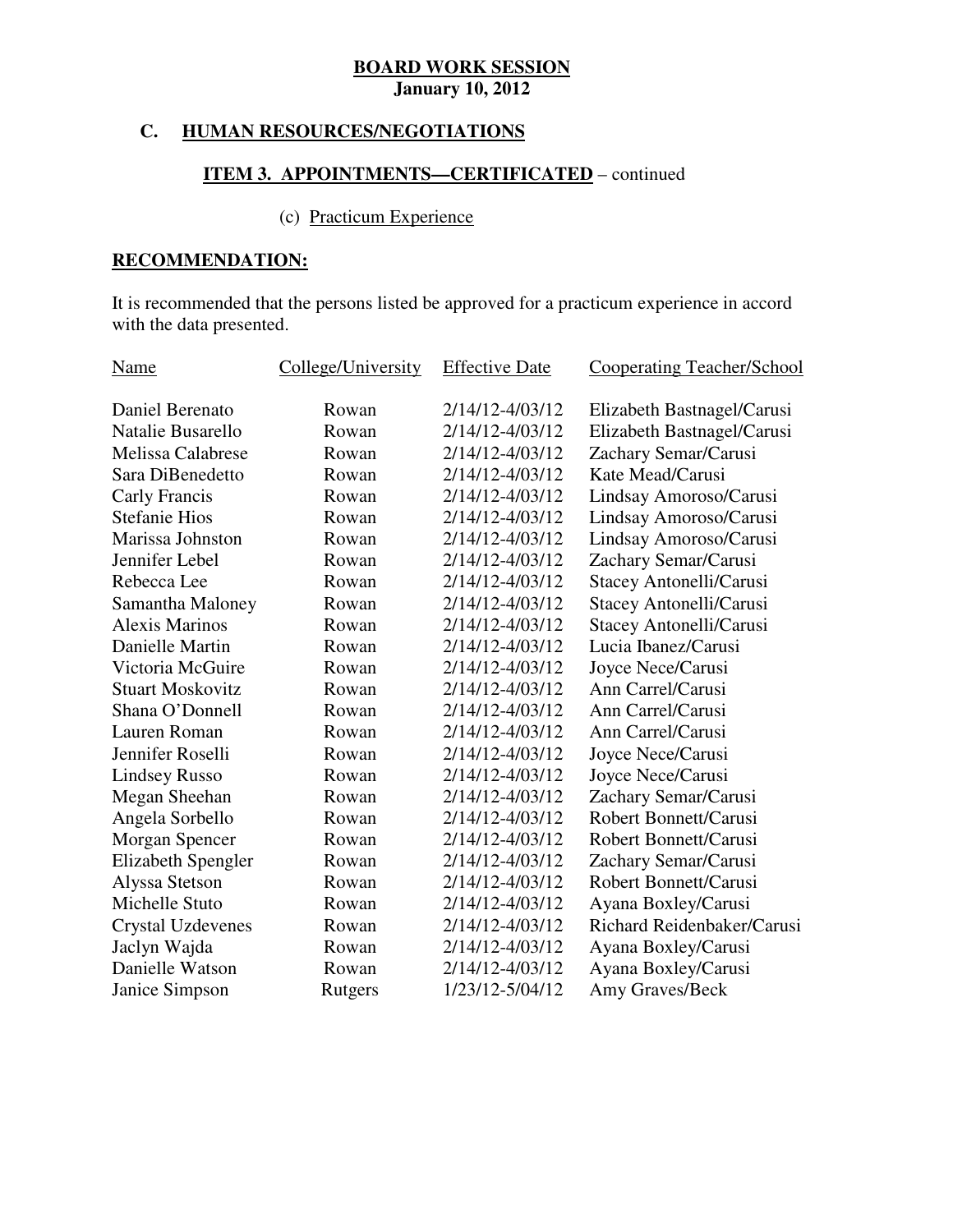# **C. HUMAN RESOURCES/NEGOTIATIONS**

# **ITEM 3. APPOINTMENTS—CERTIFICATED** – continued

# (d) Mentor Teachers

# **RECOMMENDATION:**

 It is recommended that the teachers listed be approved as mentors in accord with the data presented. Monies budgeted from account #'s 11-120-100-101-98-0102/11-130-100-101-98 0102/11-140-100-101-98-0102.

| <b>Name</b>  | <b>Protégé</b> | School  | Amount         | <b>Effective Dates</b>               |
|--------------|----------------|---------|----------------|--------------------------------------|
| Joanne Rizzo | Gregg Love     | Johnson | \$550 prorated | $11/28/11$ -on or<br>about $1/20/12$ |

# (e) Science Blueprint Committee

# **RECOMMENDATION:**

 It is recommended that Tiffany Nicolais be approved as a member of the Science Blueprint Committee (not to exceed 6 hrs) at the rate of \$35.71/hr. (replacing Daniel Sloane). Monies budgeted from account #11-000-221-110-72-0101.

# (f) Homebound Instructor

# **RECOMMENDATION:**

 It is recommended that Barbara Seltzer be approved as a homebound instructor effective 1/24/12-6/30/12 at the rate of \$41.03/hour. Monies budgeted from account #11-150-100 101-71-0101.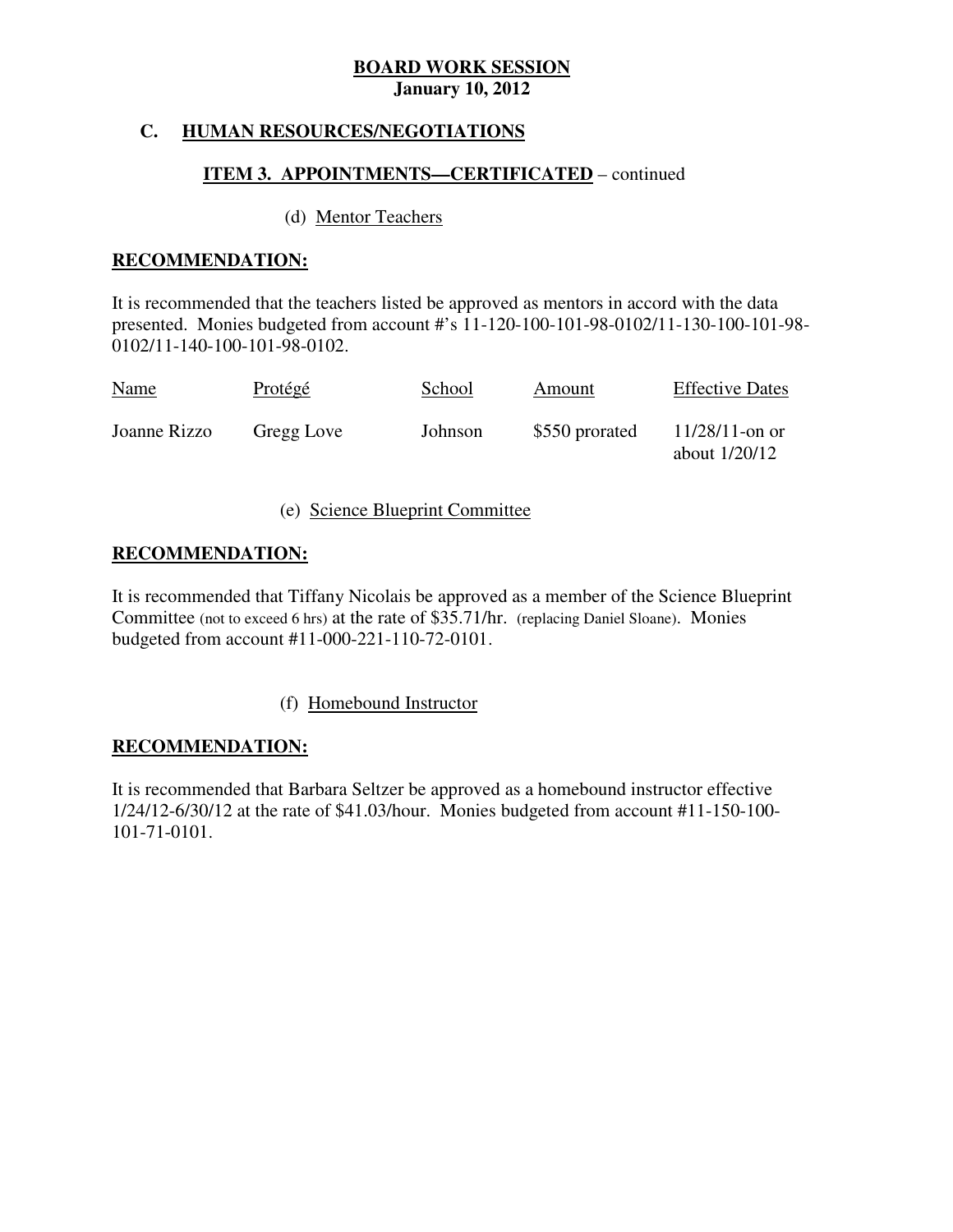# **C. HUMAN RESOURCES/NEGOTIATIONS**

# **ITEM 4. LEAVES OF ABSENCE—CERTIFICATED**

(a) Leave of Absence, With/Without Pay

# **RECOMMENDATION:**

 It is recommended that the persons listed be approved for a leave of absence, with/without pay in accord with the data presented:

| Name             | Assignment               | <b>Effective Date</b>                                               |
|------------------|--------------------------|---------------------------------------------------------------------|
| Christina Hughes | Johnson-Grade 2          | Leave with pay 11/30/11-1/02/12                                     |
| Luisa Foley      | <b>CHHS East-Spanish</b> | Leave without pay 1/03/12-1/13/12                                   |
| Michele Kains    | Sharp/Harte/Mann-        | Intermittent leave without pay 12/15/11-                            |
|                  | ESL                      | 12/23/11                                                            |
| Maria Campagna   | Kingston/Knight-ESL      | Leave without pay 1/19/12-3/15/12                                   |
| Wendy Wong       | Mann-Grade 5             | Leave with pay $3/16/12 - 4/27/12$ ; without pay<br>4/30/12-6/30/12 |

# **ITEM 5. LEAVES OF ABSENCE—NON-CERTIFICATED**

(a) Leave of Absence, With/Without Pay

# **RECOMMENDATION:**

 It is recommended that the persons listed be approved for a leave of absence, with/without pay in accord with the data presented:

| Name                     | Assignment                                | <b>Effective Date</b>                                                                         |
|--------------------------|-------------------------------------------|-----------------------------------------------------------------------------------------------|
| Jorge Lopez              | Beck-Cleaner                              | Leave with pay 12/19/11-1/16/12<br>(leave extended)                                           |
| <b>Antoinette Broome</b> | Malberg-Transportation<br>Facilitator     | Leave with pay 11/28/11-12/16/11                                                              |
| Lori Jay                 | <b>CHHS East-Educational</b><br>Assistant | Leave without pay 1/04/12-until a<br>determination is made regarding a<br>return to work date |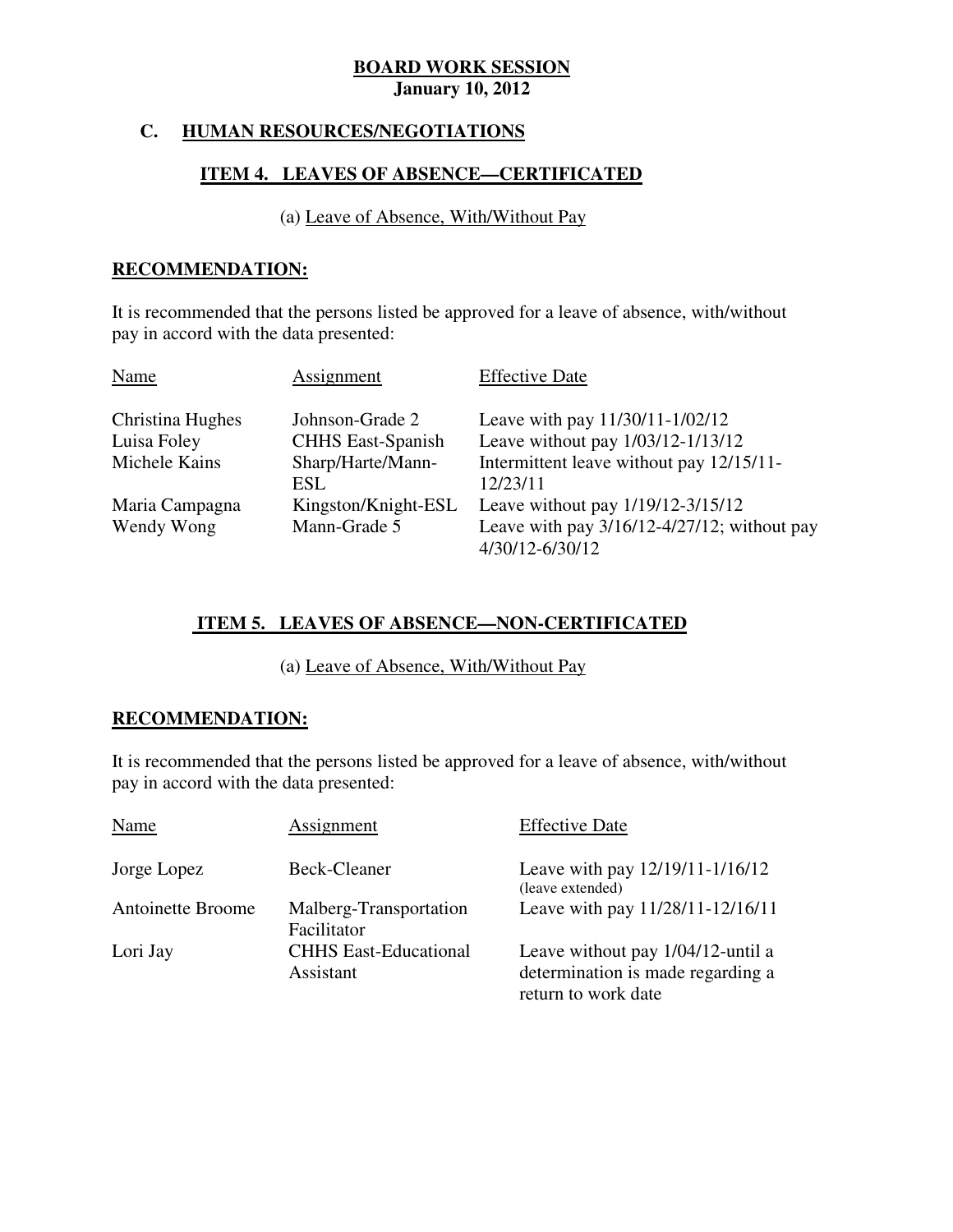# **C. HUMAN RESOURCES/NEGOTIATIONS**

### **ITEM 6. ASSIGNMENT/SALARY CHANGE—CERTIFICATED**

#### (a) Reassignment

# **RECOMMENDATION:**

 It is recommended that the person listed be reassigned to the position indicated for the 2011 12 school year in accord with the data presented:

| Name                | From                                                                                                  | To                                                                                                                        | <b>Effective Date</b> | Salary                             |
|---------------------|-------------------------------------------------------------------------------------------------------|---------------------------------------------------------------------------------------------------------------------------|-----------------------|------------------------------------|
| Sandra<br>Sharp     | Sharp .6/Mann .4-Art<br>(budget #11-120-100-101-<br>30-0100/#11-120-100-101-<br>$24-0100$             | CHHS West.2/<br>CHHS East .8- Art<br>(budget $\#11 - 140 - 100 -$<br>$101 - 55 - 0100 \div 11 - 140$<br>$100-101-50-0100$ | 1/30/12               | \$97,960<br>$(Masters+30-step 17)$ |
| Christine<br>Miller | CHHS West.2/ CHHS<br>East $.8$ - Art (budget #11-<br>140-100-101-55-0100/#11-<br>140-100-101-50-0100) | -4. Sharp .6/Mann<br>Art (budget $#11-120-$<br>$100-101-30-0100/+11-$<br>120-100-101-24-0100)                             | 1/30/12               | \$49,749<br>(Bachelors-step 8)     |

# **ITEM 7. OTHER COMPENSATION—CERTIFICATED**

# (a) Tuition Reimbursement—CHASA

# **RECOMMENDATION:**

 It is recommended that the person listed be reimbursed for successful completion of graduate credits in accord with the current agreement between the Board of Education and the Cherry Hill Association of School Administrators. Monies budgeted from account #11-000-291 290-98-0002.

#### Name Amount

\$4200 (\$3500 tuition reimbursement/\$700 professional development funds)

Donean Chinn-Parker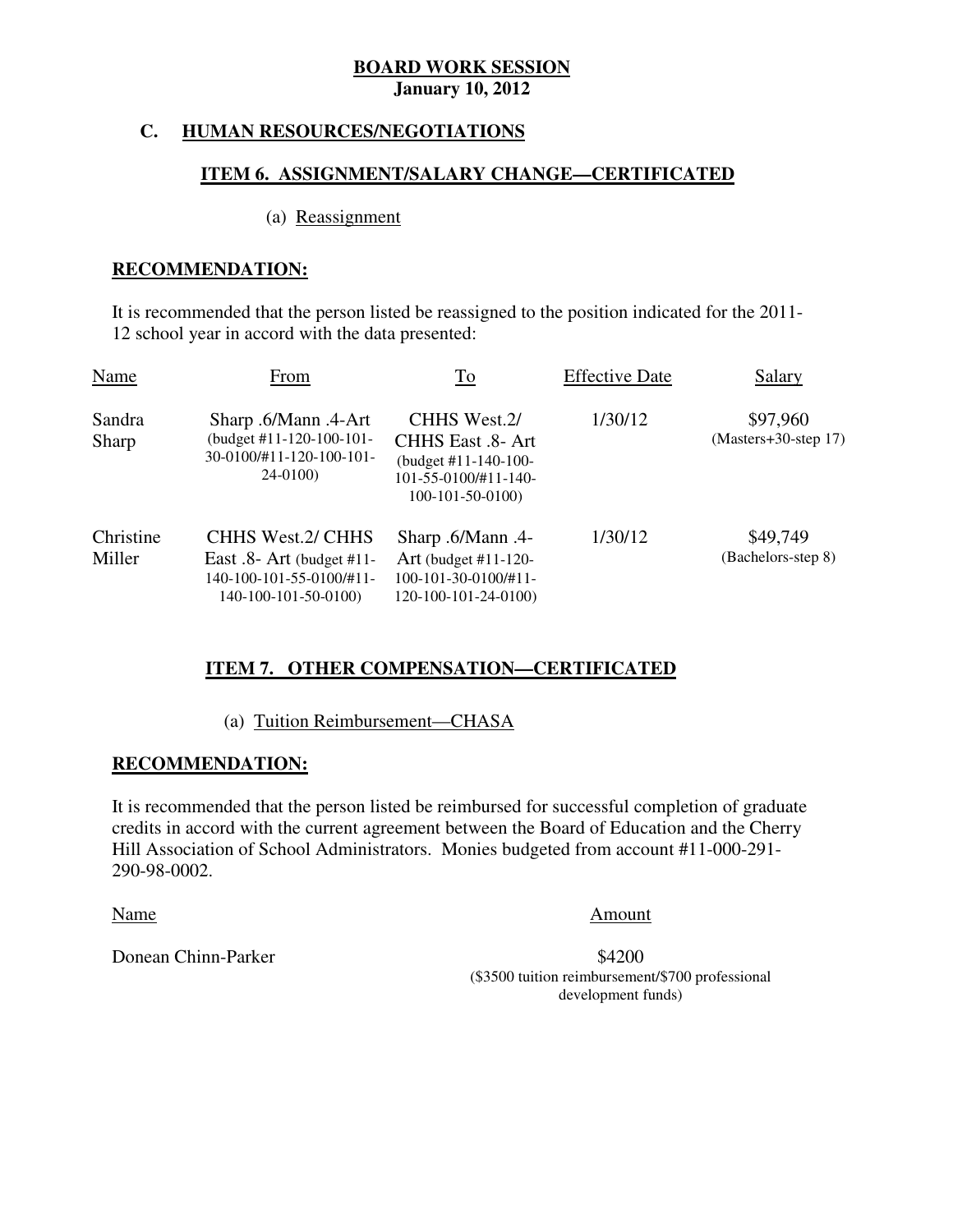# **D. POLICIES & LEGISLATION COMMITTEE**

# *Long Range Plan Goals:*

 *"Board of Education members, administrators, teachers, parents and the community work together to ensure all students are provided with academic, social and emotional support necessary to create optimal conditions for high achievement, continued growth and personal development."* 

The Superintendent recommends the following:

- 1. Approval of Policies
- 2. Approval of Harassment/Intimidation/Bullying Investigation Decisions
- 3. Waiver of Procedure F-3: Secondary Field Trips

#### **ITEM 1. IMPROVAL OF POLICY**

- Draft Policy 5118.1: Non-Residents
- Draft Policy 6142.41: Dating Violence
- Draft Policy 6172: Home Schooling

# **RECOMMENDATION:**

 It is recommended that the revised policies listed above be approved for second reading and adoption as presented.

#### **ITEM 2.** APPROVAL OF HARASSMENT/INTIMIDATION/BULLYING **INVESTIGATION DECISIONS**

 decisions affirming, rejecting or modifying the Superintendent's determination in the following student HIB investigations: Be it Resolved, that the Cherry Hill Board of Education approves issuance of written

| <b>Incident Report No.</b> | <b>Board Determination</b> | Incident Report No. | <b>Board Determination</b> |
|----------------------------|----------------------------|---------------------|----------------------------|
|                            |                            |                     |                            |
| 11-12:154                  |                            | 11-12:166           |                            |
| 11-12:162                  |                            | 11-12:167           |                            |
| 11-12:163                  |                            | 11-12:168           |                            |
| 11-12:164                  |                            | 11-12:169           |                            |
| 11-12:165                  |                            | 11-12:170           |                            |
|                            |                            |                     |                            |
|                            |                            |                     |                            |
|                            |                            |                     |                            |
|                            |                            |                     |                            |
|                            |                            |                     |                            |
|                            |                            |                     |                            |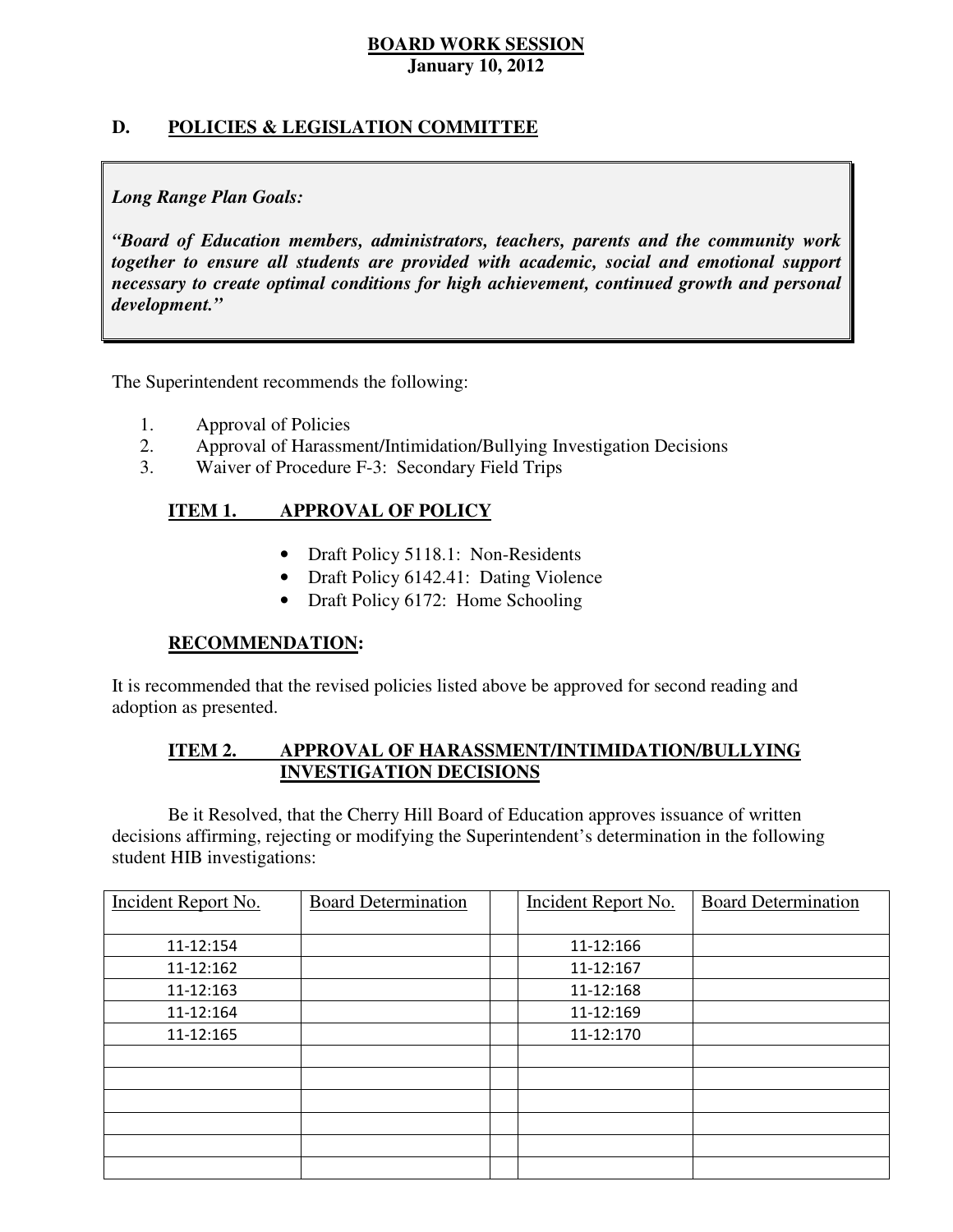# **D. POLICIES & LEGISLATION COMMITTEE (continued)**

#### **ITEM 3. INAIVER OF PROCEDURE F-3: SECONDARY FIELD TRIPS**

# **RECOMMENDATION:**

It is recommended that the procedure be waived to accommodate the trip listed below.

| School      | Trip                 | Location        | Dates           | # School Days |
|-------------|----------------------|-----------------|-----------------|---------------|
|             |                      |                 |                 | Missed        |
| Cherry Hill | <b>DECA</b> National | Salt Lake City, | April 28-May 2, |               |
| West        | Competition          | Jtah            | 2012            |               |